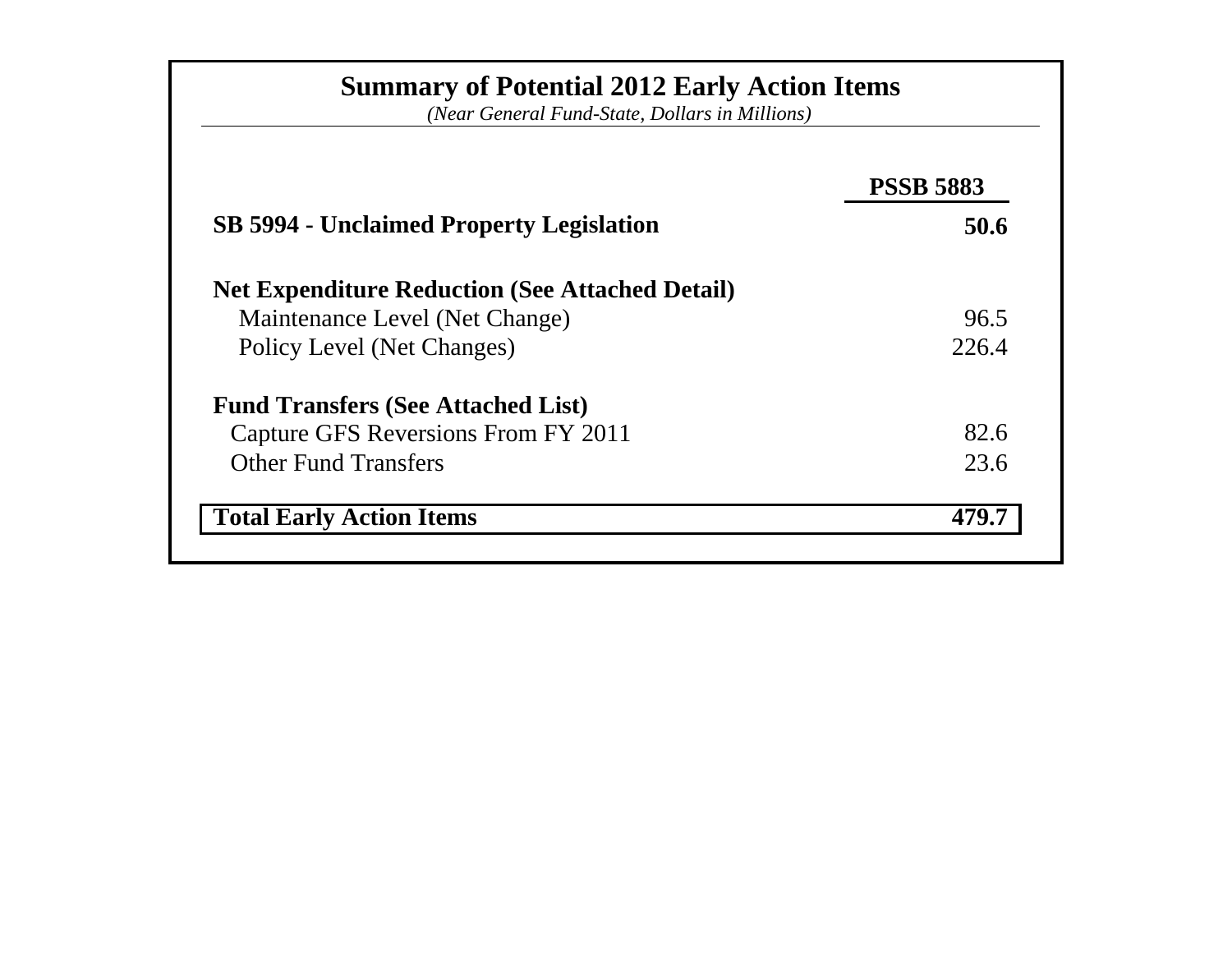## **Summary of GFS Related Fund Transfers**

*(Dollars in Thousands)*

| <b>Capture GFS Reversions From FY 11</b>                         | <b>Proposal</b> |
|------------------------------------------------------------------|-----------------|
| <b>Savings Incentive Account</b>                                 | 44,618          |
| <b>Education Savings Account</b>                                 | 31,931          |
| Distinguished Professorships Account                             | 3,024           |
| <b>Community and Technical Colleges Faculty Awards Account</b>   | 1,996           |
| <b>Graduate Fellowships Account</b>                              | 1,028           |
| <b>Capture GFS Reversions From FY 11</b>                         | 82,596          |
| <b>Other Accounts</b>                                            |                 |
| Transfer from the State Treasurer's Service Account              | 12,600          |
| Transfer from the Data Processing Revolving Account              | 5,960           |
| Prior Period (FY11) Federal Funds (DSHS/CFS: Targeted Case Mgmt) | 5,000           |
| <b>Other Accounts</b>                                            | 23,560          |
| <b>Net Total of All Transfers</b>                                | 106,156         |

*\* PSSB 5883 also contains savings in FY 2012 and FY 2013 from this item. The FY 2011 savings show up on the balance sheet.*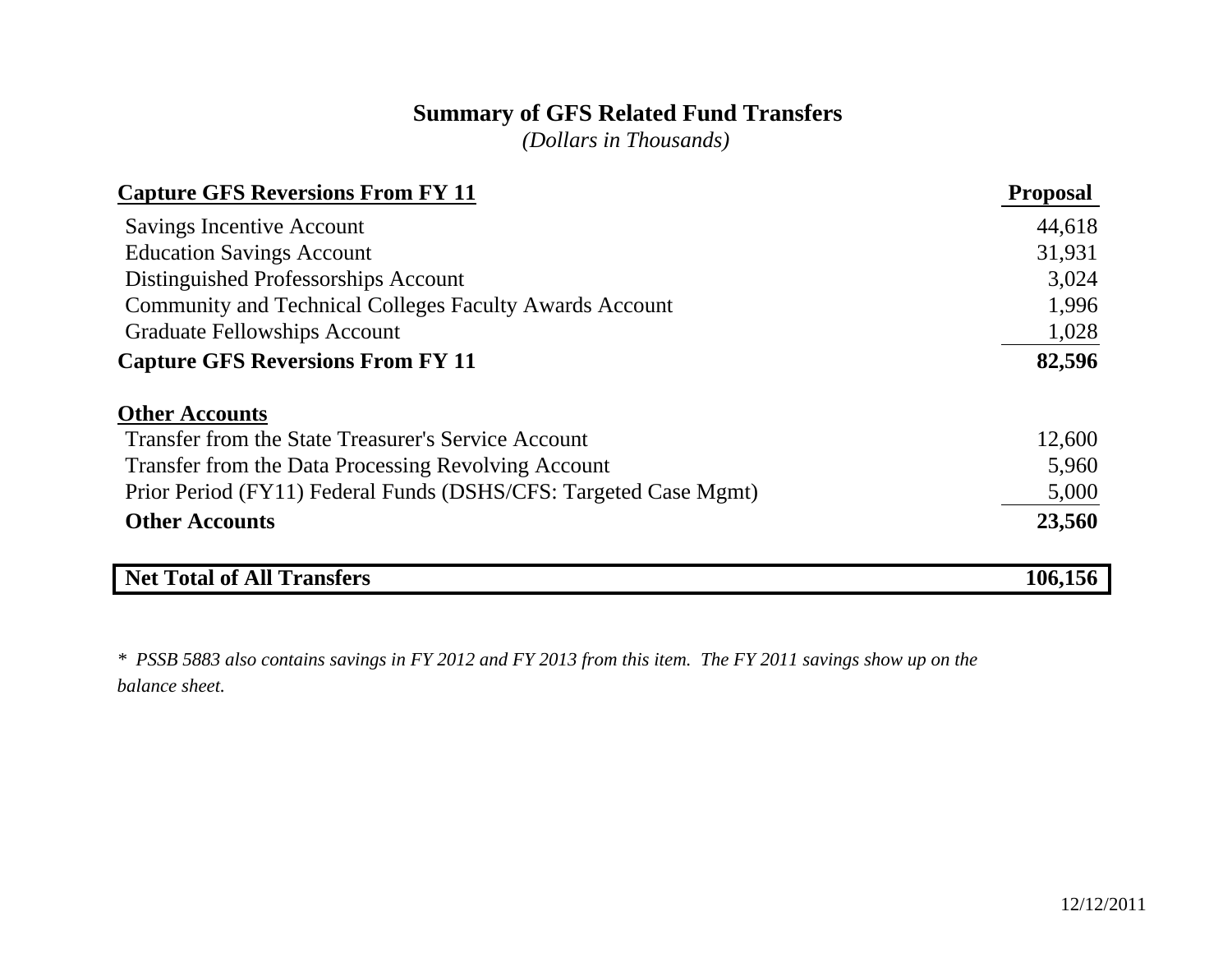## **PSSB 5883**

|                                          | NGF+OpPth            | <b>Total</b>     |
|------------------------------------------|----------------------|------------------|
| <b>Governmental Operations</b>           |                      |                  |
| Office of the Secretary of State         |                      |                  |
| Policy Items                             |                      |                  |
| 1. Agency Administration & Serv          | $-1,566$             | $-1,566$         |
| 2. Limit TVW Coverage and Services       | $-300$               | $-300$           |
| 3. Delay Legacy Project Publications     | $-30$                | $-30$            |
| 4. State Library Services                | $-498$               | $-498$           |
| 5. Lower State Share of Election Costs   | $-203$               | $-203$           |
| Total                                    | $-2,597$             | $-2,597$         |
| <b>Office of the Attorney General</b>    |                      |                  |
| Policy Items                             |                      |                  |
| 6. Shift Funds for Consumer Protection   | $-2,000$             | $-2,000$         |
| <b>Department of Revenue</b>             |                      |                  |
| Policy Items                             |                      |                  |
| 7. Non-Revenue Personnel Costs           | $-7,301$             | $-7,301$         |
| <b>Department of Enterprise Services</b> |                      |                  |
| Policy Items                             |                      |                  |
| 8. DES Contracts Unit                    | $-1,100$             | $\boldsymbol{0}$ |
| <b>Military Department</b>               |                      |                  |
| Policy Items                             |                      |                  |
| 9. Administrative Support                | $-361$               | $-361$           |
| 10. Facilities and Maintenance           | $-546$               | $-546$           |
| 11. State Support to EMD                 | $-694$               | $-694$           |
| Total                                    | $-1,601$             | $-1,601$         |
| <b>Total Governmental Operations</b>     | $-14,599$            | $-13,499$        |
| <b>DSHS</b>                              |                      |                  |
| <b>Children and Family Services</b>      |                      |                  |
| Policy Items                             |                      |                  |
| 12. Maximize Federal Funding             | $-14,407$            | $\theta$         |
| <b>Juvenile Rehabilitation</b>           |                      |                  |
| Policy Items                             |                      |                  |
| 13. Expand Release on Minimum Sentence   |                      | $-1,446$         |
| 14. Institution Efficiencies             | $-1,446$<br>$-1,863$ | $-1,863$         |
| Total                                    | $-3,309$             | $-3,309$         |
| <b>Mental Health</b>                     |                      |                  |
| Policy Items                             |                      |                  |
| 15. Capture Savings in Programs          | $-3,226$             | $-3,226$         |
| 16. Delay Implementation of ITA Chgs #   | $-22,558$            | $-33,650$        |
| Total                                    | $-25,784$            | $-36,876$        |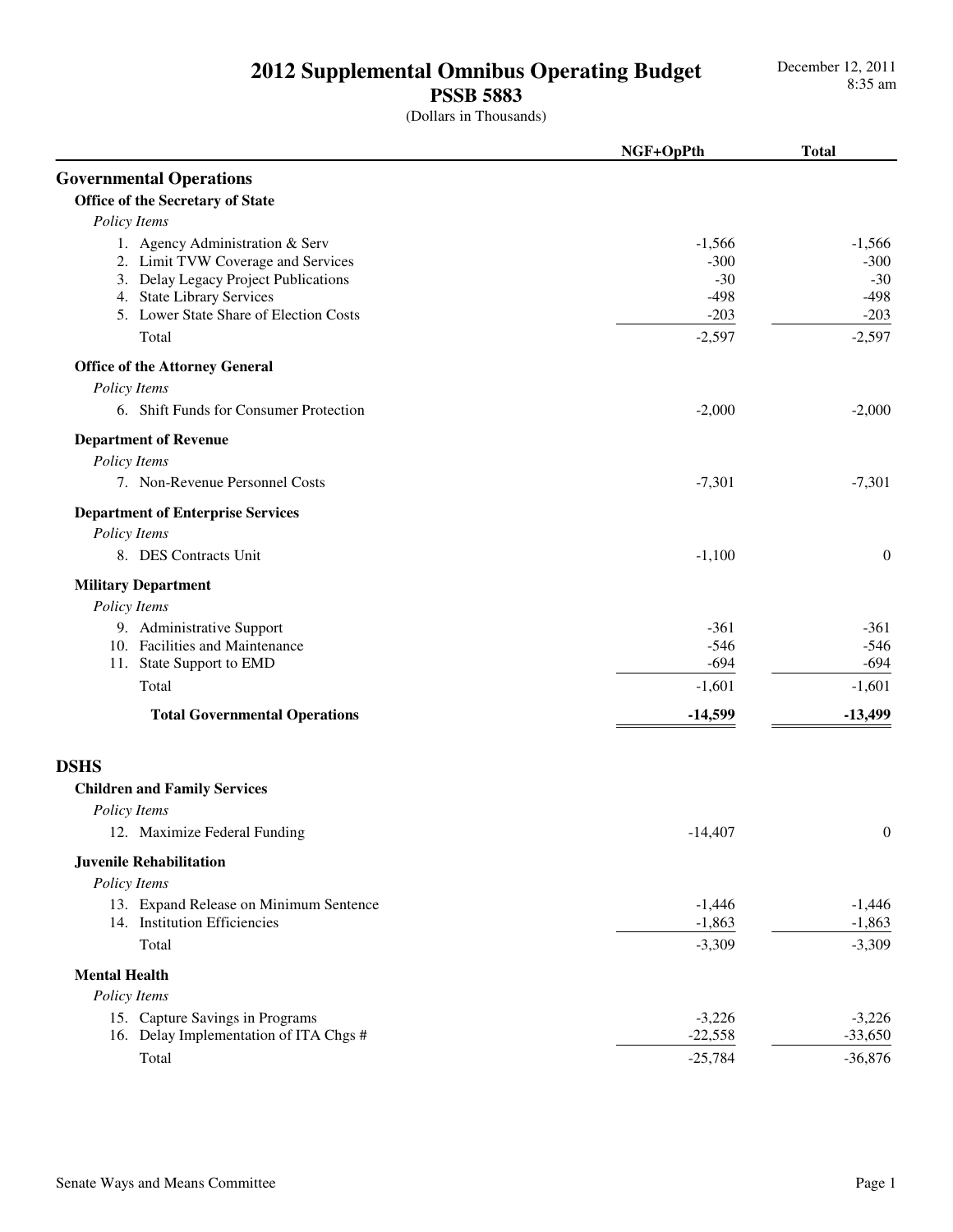## **PSSB 5883**

|                                                                                              | NGF+OpPth        | <b>Total</b>     |
|----------------------------------------------------------------------------------------------|------------------|------------------|
| <b>Economic Services Administration</b>                                                      |                  |                  |
| Policy Items                                                                                 |                  |                  |
| 17. Restrict Replacement of EBT Cards                                                        | $-752$           | $-1,373$         |
| 18. Earn Federal TANF Contingency Funds                                                      | $-38,400$        | $\mathbf{0}$     |
| Total                                                                                        | $-39,152$        | $-1,373$         |
| <b>Alcohol and Substance Abuse</b>                                                           |                  |                  |
| Policy Items                                                                                 |                  |                  |
| 19. Criminal Justice Treatment Account                                                       | $-3,000$         | $\theta$         |
| <b>Administration and Supporting Services</b>                                                |                  |                  |
| Policy Items                                                                                 |                  |                  |
| 20. Staffing & Efficiency Savings                                                            | $-841$           | $-1,342$         |
| <b>Special Commitment Center</b>                                                             |                  |                  |
| Policy Items                                                                                 |                  |                  |
| 21. SCC General Service Costs                                                                | $-1,200$         | $-1,200$         |
| 22. Incarcerated Resident Annual Rvw #                                                       | $-70$            | $-70$            |
| 23. Expedite Court Hearings Lower Risk                                                       | $-1,825$         | $-1,825$         |
| Total                                                                                        | $-3,095$         | $-3,095$         |
| <b>Total DSHS</b>                                                                            | $-89,588$        | $-45,995$        |
| <b>Other Human Services</b><br><b>Washington State Health Care Authority</b><br>Policy Items |                  |                  |
| 24. Capture Vacancy Savings                                                                  | $-702$           | $-1,989$         |
| 25. Moore Lawsuit Savings                                                                    | $-886$           | $-886$           |
| Total                                                                                        | $-1,588$         | $-2,875$         |
| <b>WA State Criminal Justice Training Commission</b>                                         |                  |                  |
| Policy Items                                                                                 |                  |                  |
| 26. Management Efficiencies & Workloads                                                      | $-673$           | $-673$           |
| <b>Department of Labor and Industries</b>                                                    |                  |                  |
| Policy Items                                                                                 |                  |                  |
| 27. Use Federal Crime Victims' Funds                                                         | $-2,277$         | $-741$           |
| <b>Department of Health</b>                                                                  |                  |                  |
| Policy Items                                                                                 |                  |                  |
| 28. Data Collection and Analysis                                                             | $-295$           | $-295$           |
| 29. Central Administration                                                                   | $-505$           | $-505$           |
| 30. State Board of Health<br>Total                                                           | $-136$<br>$-936$ | $-136$<br>$-936$ |
|                                                                                              |                  |                  |
| <b>Department of Veterans' Affairs</b><br>Policy Items                                       |                  |                  |
| 31. Adjust Forecasted Revenue                                                                | $-1,413$         | 453              |
|                                                                                              |                  |                  |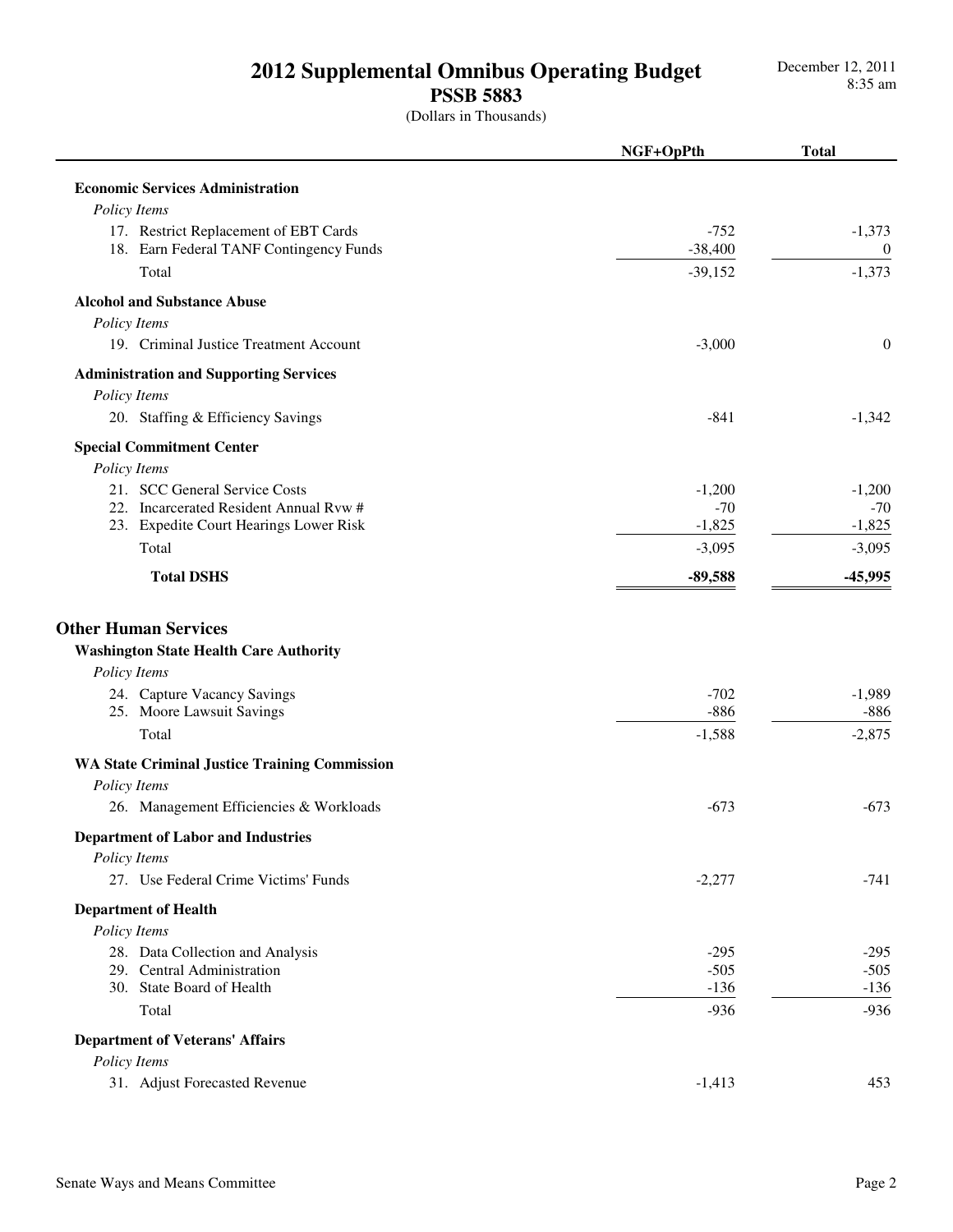## **PSSB 5883**

|                                         | NGF+OpPth | <b>Total</b>     |
|-----------------------------------------|-----------|------------------|
| <b>Department of Corrections</b>        |           |                  |
| Policy Items                            |           |                  |
| 32. Repurpose Old Main at Walla Walla   | $-11,730$ | $-11,730$        |
| 33. Offender Health Care CoPay          | $-2,384$  | $-2,384$         |
| 34. Administrative Costs/Vacancies      | $-5,945$  | $-5,945$         |
| Total                                   | $-20,059$ | $-20,059$        |
| <b>Total Other Human Services</b>       | $-26,946$ | $-24,831$        |
| <b>Natural Resources</b>                |           |                  |
| <b>Department of Ecology</b>            |           |                  |
| Policy Items                            |           |                  |
| 35. Air Quality Staff Reduction         | $-354$    | $-354$           |
| 36. Envir Assessment Staff Reduction    | $-153$    | $-153$           |
| 37. Water Quality Staff & Other Red     | $-704$    | $-704$           |
| 38. Water Resources Staff Reduction     | $-1,405$  | $-1,405$         |
| Total                                   | $-2,616$  | $-2,616$         |
| <b>Department of Fish and Wildlife</b>  |           |                  |
| Policy Items                            |           |                  |
| 39. Shift Puget Sound Toxic Sampling    | $-714$    | $\boldsymbol{0}$ |
| 40. Shift Ballast Water Management Fund | $-352$    | $\boldsymbol{0}$ |
| 41. Shift Shellfish Activities Funding  | $-308$    | $\theta$         |
| Management Staff                        | $-1,131$  | $-1,131$         |
| 42. Shift Equip Prchases to Revolv Acct | $-355$    | $\overline{0}$   |
| Total                                   | $-2,860$  | $-1,131$         |
| <b>Puget Sound Partnership</b>          |           |                  |
| Policy Items                            |           |                  |
| 43. Gov't Relations/Partnerships        | $-242$    | $-242$           |
| <b>Department of Natural Resources</b>  |           |                  |
| Policy Items                            |           |                  |
| 44. GF-S Transfer to ACTMA              | $-267$    | $-267$           |
| 45. Corr Camps Fund Shift to Mgmt Accts | $-300$    | $\mathbf{0}$     |
| 46. Fire Suppression Savings            | $-2,007$  | $-2,007$         |
| Total                                   | $-2,574$  | $-2,274$         |
| <b>Department of Agriculture</b>        |           |                  |
| Policy Items                            |           |                  |
| 47. Knotweed Program Fund Shift         | $-759$    | $\boldsymbol{0}$ |
| <b>Total Natural Resources</b>          | $-9,051$  | $-6,263$         |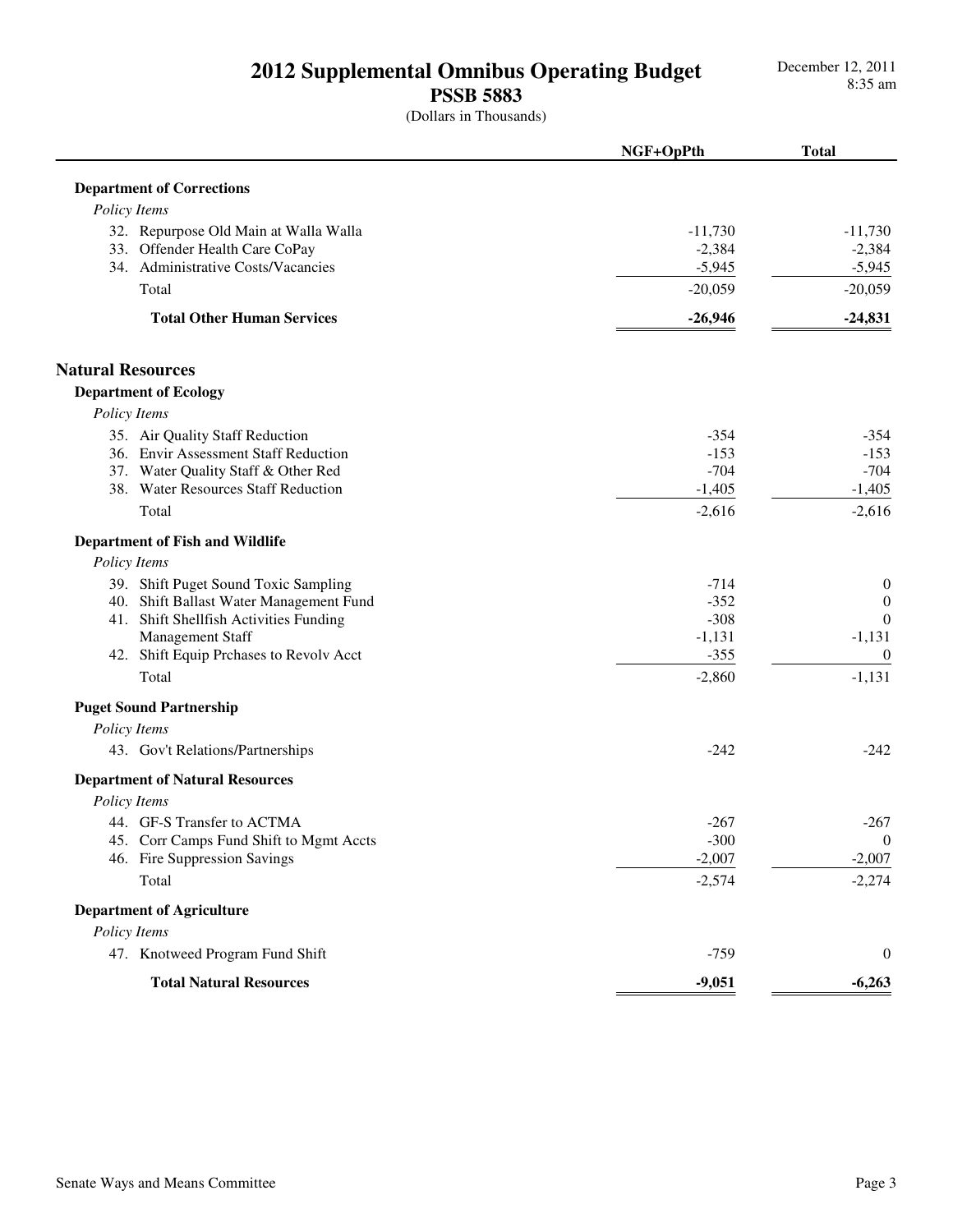**PSSB 5883**

|                                                               | NGF+OpPth            | <b>Total</b>                 |
|---------------------------------------------------------------|----------------------|------------------------------|
| <b>Transportation</b><br><b>Washington State Patrol</b>       |                      |                              |
| Policy Items                                                  |                      |                              |
| 48. Fund Source Shift from GF-S                               | $-1,624$             | $\mathbf{0}$                 |
| <b>Department of Licensing</b><br>Policy Items                |                      |                              |
| 49. Eliminate Positions                                       | $-277$               | $-277$                       |
| <b>Total Transportation</b>                                   | $-1,901$             | $-277$                       |
| <b>Public Schools</b>                                         |                      |                              |
| <b>OSPI &amp; Statewide Programs</b>                          |                      |                              |
| Policy Items<br>50. OSPI Administration Reduction             | $-600$               | $-600$                       |
| <b>General Apportionment</b><br>Policy Items                  |                      |                              |
| 51. Enrollment Reporting Change<br>52. Education Jobs Funding | $-6,349$<br>$-3,078$ | $-6,349$<br>$\boldsymbol{0}$ |
| Total                                                         | $-9,427$             | $-6,349$                     |
| <b>Pupil Transportation</b>                                   |                      |                              |
| Policy Items                                                  |                      |                              |
| 53. Shift Depreciation Payments                               | $-48,981$            | $-48,981$                    |
| <b>Special Education</b>                                      |                      |                              |
| Policy Items                                                  |                      |                              |
| 54. Enrollment Reporting Change                               | 4,750                | 4,750                        |
| <b>Education of Highly Capable Students</b><br>Policy Items   |                      |                              |
| 55. Enrollment Reporting Change                               | $-11$                | $-11$                        |
| <b>Transitional Bilingual Instruction</b>                     |                      |                              |
| Policy Items                                                  |                      |                              |
| 56. Enrollment Reporting Change                               | 337                  | 337                          |
| <b>Learning Assistance Program (LAP)</b><br>Policy Items      |                      |                              |
| 57. Enrollment Reporting Change                               | $-69$                | $-69$                        |
| <b>Total Public Schools</b>                                   | $-54,001$            | $-50,923$                    |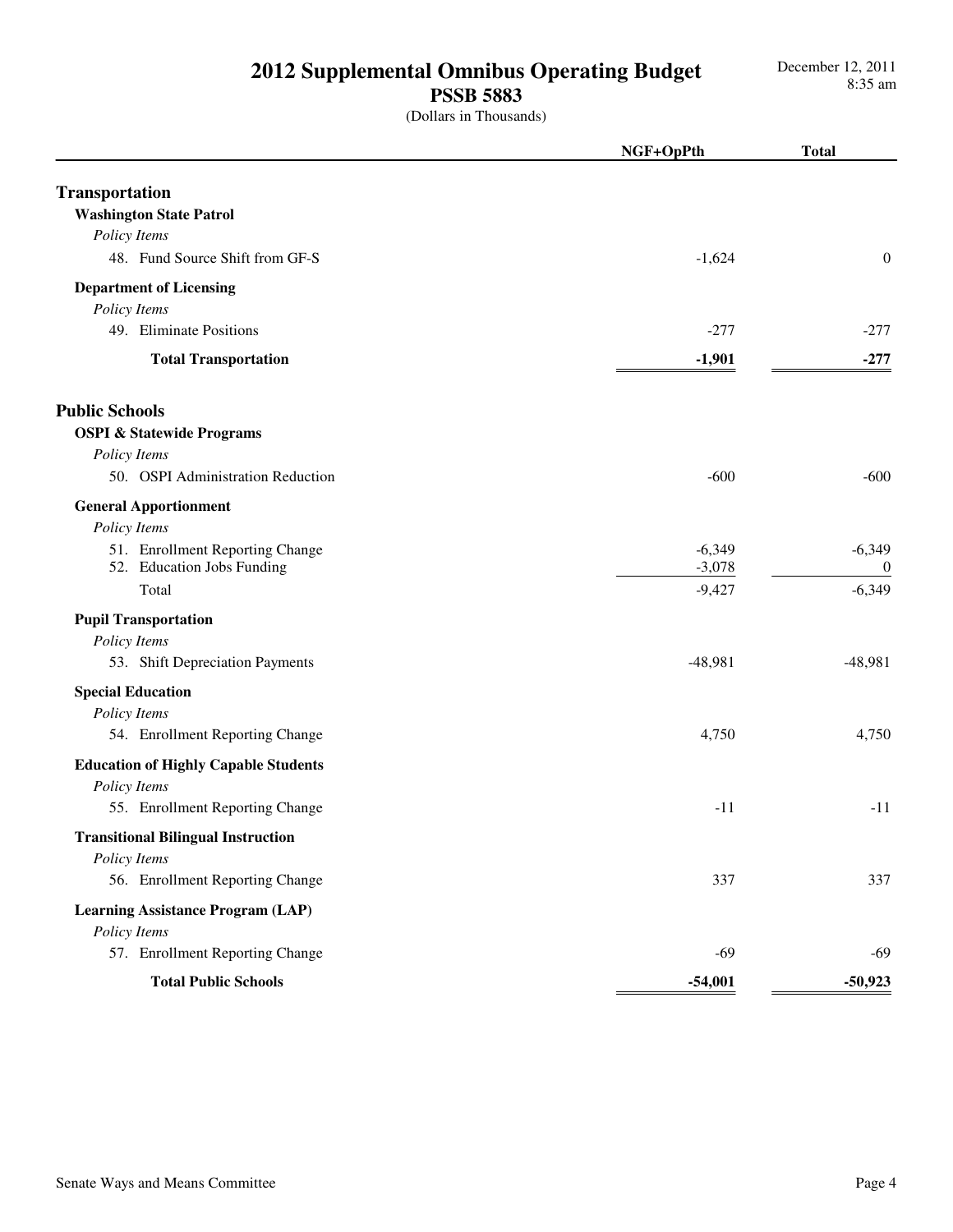## **PSSB 5883**

(Dollars in Thousands)

|                                               | NGF+OpPth  | <b>Total</b> |
|-----------------------------------------------|------------|--------------|
| <b>Higher Education</b>                       |            |              |
| <b>Office of Student Financial Assistance</b> |            |              |
| Policy Items                                  |            |              |
| 58. Aerospace Trng Scholarships & Loans       | 1,000      | 1,000        |
| <b>Total Higher Education</b>                 | 1,000      | 1,000        |
| <b>Special Appropriations</b>                 |            |              |
| <b>Special Appropriations to the Governor</b> |            |              |
| Policy Items                                  |            |              |
| 59. Central Service Agency Charges            | $-5,642$   | $-13,179$    |
| Self Insurance Premium<br>60.                 | $-10,948$  | $-15,124$    |
| 61. Personnel Services Rate Reduction         | $-9,537$   | $-17,889$    |
| 62. Procurement Rate Reduction                | $-1,186$   | $-1,934$     |
| Total                                         | $-27,313$  | $-48,126$    |
| <b>Contributions to Retirement Systems</b>    |            |              |
| Policy Items                                  |            |              |
| 63. Adjust for Accumulated Assets             | $-4,000$   | $-4.000$     |
| <b>Total Special Appropriations</b>           | $-31,313$  | $-52,126$    |
| <b>Total 2012 Supplemental</b>                | $-226,399$ | $-192,914$   |

## *Comments:*

## **Governmental Operations**

## **Office of the Secretary of State**

- 1. **AGENCY ADMINISTRATION & SERV** This decrease in funding for Executive and Library Administration will reduce programs, library supplies, communications, and other areas.
- 2. **LIMIT TVW COVERAGE AND SERVICES** The Secretary of State will reduce pass-through funding to TVW by 7 percent. TVW will cut back the geographic area of television coverage to the Olympia area and will make staff reductions, including layoffs during the months when the Legislature is not in session.
- 3. **DELAY LEGACY PROJECT PUBLICATIONS** The Legacy Project will reduce its printing budget and subsequently delay producing historical information provided by individuals who influenced the political history of the state.
- 4. **STATE LIBRARY SERVICES** The State Library will reduce funds set aside for a new online library system, hold staff vacancies, and close the branch library at Washington State Penitentiary-Eastern Complex which is transitioning to a minimum security facility. Typically, libraries are not maintained in minimum security facilities.
- 5. **LOWER STATE SHARE OF ELECTION COSTS** The Office of the Secretary of State is required by RCW 29A.04.420 to reimburse counties for the state's share of odd-numbered year election costs whenever state officers or measures are on the ballot. The Secretary of State's budget includes \$4,101,000 to reimburse counties for the state's share of 2011 election costs. This item reduces the Fiscal Year 2012 proviso by \$203,000 on the assumption that counties will request less reimbursement than anticipated.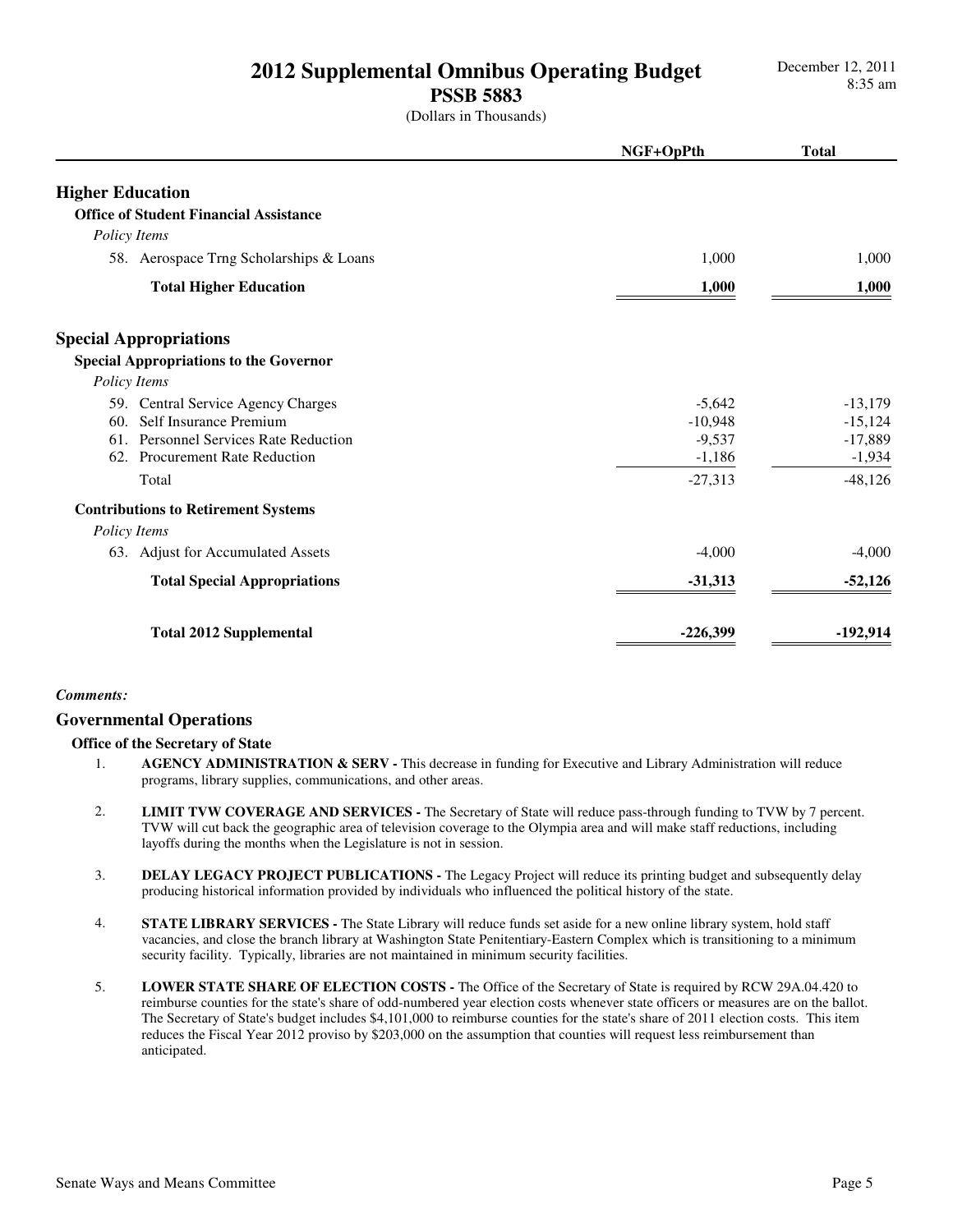## **Office of the Attorney General**

6. **SHIFT FUNDS FOR CONSUMER PROTECTION -** General Fund-State dollars supporting consumer protection activities are reduced by \$2 million and replaced with Anti-Trust Revolving Account dollars. (General Fund-State, Anti-Trust Revolving Account-Nonappropriated)

### **Department of Revenue**

7. **NON-REVENUE PERSONNEL COSTS -** The agency will reduce expenses by 3.5 percent without impacting revenue collections by holding vacancies in non-revenue generating positions, reducing telephone assistance and customer service, and providing less support for tax policy, fiscal analysis, and rulemaking.

### **Department of Enterprise Services**

8. **DES CONTRACTS UNIT -** Direct State General Fund support for the personal services contracts unit is eliminated. The contracts unit is an enterprise service, and is funded through the central service charges to other state agencies. This results in a General Fund savings of approximately 50 percent of the cost of the contracts unit.

### **Military Department**

- 9. **ADMINISTRATIVE SUPPORT** The Information Technology Division will reduce goods and services and eliminate standby pay. The Finance Division will eliminate one Fiscal Technician 2 and one Supply Specialist. The Air National Guard (ANG) will eliminate one Administrative position.
- 10. **FACILITIES AND MAINTENANCE** The Army National Guard (ARNG) will reduce its budget for goods and services, custodial services, equipment purchases, and planning services. Savings are achieved through the closure of Boeing field and Paine field. The Air National Guard (ANG) will temporarily eliminate one Maintenance Mechanic 2.
- 11. **STATE SUPPORT TO EMD** The Department will shift Emergency Management Division (EMD) salary costs to Federal Mitigation grants for the biennium, and to Federal Emergency Management Program grants for FY 2012 only. The EMD will eliminate standby pay and one Chemical Stockpile Emergency Preparedness Coordinator position.The EMD will reduce its budget for goods, services, and travel.

## **DSHS**

### **Children and Family Services**

12. **MAXIMIZE FEDERAL FUNDING -** State dollars are reduced as a result of earning additional federal funding. Children's Administration earned adoption incentive grants for completed adoptions. These funds will be used on a one-time basis instead of state general funds. Additionally, federal funds are provided instead of state general funds as a result of the Department receiving Title XIX reimbursement for targeted case management. (General Fund-State, General Fund-Federal)

## **Juvenile Rehabilitation**

- 13. **EXPAND RELEASE ON MINIMUM SENTENCE** Juvenile offenders with a non-violent offense type and a low risk score will be released on the minimum release date.
- 14. **INSTITUTION EFFICIENCIES** One-time savings are achieved by delaying new hires and services during the transition in closing Maple Lane. One-time savings are also achieved from the delay in opening a new group home in Olympia.

### **Mental Health**

- 15. **CAPTURE SAVINGS IN PROGRAMS** Funding for Involuntary Treatment Act (ITA) ancillary services and the Offender Re-Entry Community Services Program (ORCSP) are reduced to reflect actual expenditure levels. ITA ancillary services are support services provided to patients who are involuntarily detained in community mental health hospitals. Services include drugs, professional costs, transportation, supplies, and equipment. The ORCSP assists individuals recently released from prison to integrate back into the community. This reduction will not impact the level of services provided in these programs.
- 16. **DELAY IMPLEMENTATION OF ITA CHGS #** House Bill 2131 and Senate Bill 5987 delays provisions of Chapter 280, Laws of 2010 which broaden the criteria for detention and commitment of individuals with mental disorders under the involuntary treatment act. Under the legislation, these provisions will now become effective in July 2015 rather than in January 2012. Funding and FTEs for increased psychiatric inpatient utilization associated with these changes are reduced accordingly. (General Fund-State, General Fund-Federal, General Fund-Private/Local)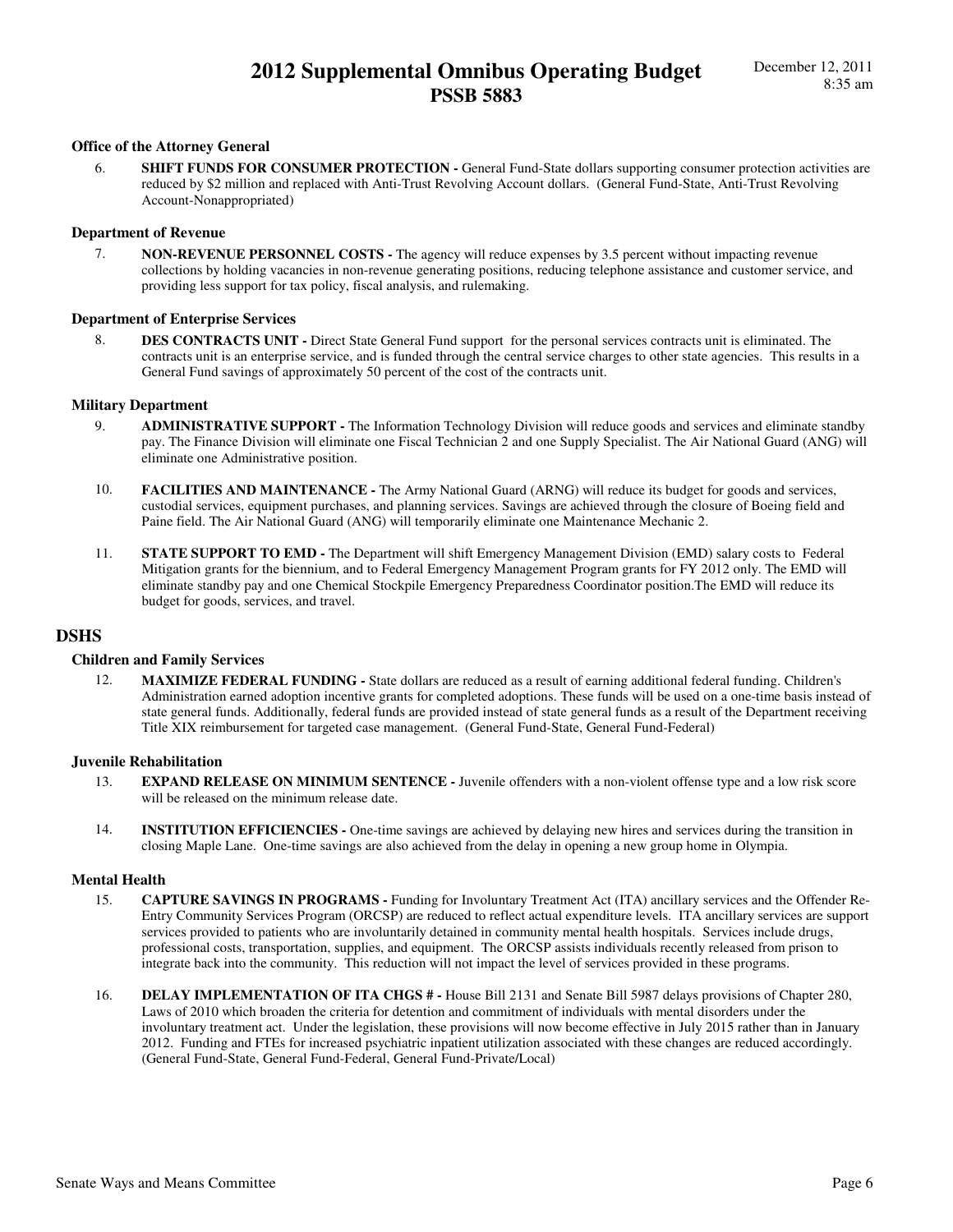### **Economic Services Administration**

- 17. **RESTRICT REPLACEMENT OF EBT CARDS** Beginning July 1, 2012, Electronic Benefit Transfer (EBT) cards will not be replaced over the counter in the community service offices for non-emergency replacement cards and instead will be mailed by the contracted EBT vendor. (General Fund-State, General Fund-Federal)
- 18. **EARN FEDERAL TANF CONTINGENCY FUNDS** Washington State currently meets the criteria to earn federal contingency funds to support its Temporary Assistance to Needy Families (TANF) program. These funds can be used to replace the General Fund-State currently supporting the TANF program. (General Fund-State, General Fund-Federal)

## **Alcohol and Substance Abuse**

19. **CRIMINAL JUSTICE TREATMENT ACCOUNT -** A fund balance in the Criminal Justice Treatment Account will be used to offset a one time reduction in general fund-state for state chemical dependency treatment funding provided to counties. (General Fund-State, Criminal Justice Treatment Account)

### **Administration and Supporting Services**

20. **STAFFING & EFFICIENCY SAVINGS -** Savings are achieved through staffing and efficiencies in the Executive Management, Operations Support, Information Systems Services, and Finance Divisions. (General Fund-State, General Fund-Federal)

### **Special Commitment Center**

- 21. **SCC GENERAL SERVICE COSTS** Funding is reduced to reflect the elimination of two recreational services positions, one supervisory nursing position, and underutilized contracts. Food services funding is reduced by 5 percent.
- 22. **INCARCERATED RESIDENT ANNUAL RVW #** Funding is reduced to reflect suspending, during any period of time an Special Commitment Center (SCC) resident is incarcerated or detained on criminal charges, the requirement that SCC conduct an annual examination and proceedings pertaining to petitions to the court.
- 23. **EXPEDITE COURT HEARINGS LOWER RISK -** Funding for SCC legal and operating costs are reduced. SCC will achieve the reduction by performing an expert examination and advancing residents to the courts for consideration of release if the resident meets specific criteria.

## **Other Human Services**

### **Washington State Health Care Authority**

- 24. **CAPTURE VACANCY SAVINGS** The Health Care Authority has funding for 30.6 FTE staff positions that were vacant for the first three months of the biennium. The one-time vacancy savings are removed from the budget. (General Fund-State, General Fund-Federal, General Fund-Private/Local, State Health Care Authority Administrative Account-State)
- 25. **MOORE LAWSUIT SAVINGS** The Health Care Authority will reduce funding by transferring the Attorney General fees for the Moore v. HCA lawsuit to offset General Fund-State expenditures.

### **WA State Criminal Justice Training Commission**

26. **MANAGEMENT EFFICIENCIES & WORKLOADS -** Workload adjustments, along with staffing and operational efficiencies, are implemented to reduce State General Fund expenditures.

#### **Department of Labor and Industries**

27. **USE FEDERAL CRIME VICTIMS' FUNDS -** The use of federal grant money will be maximized in each fiscal year to reduce General Fund-State expenditures in the Crime Victims Compensation Program without changing benefit amounts. (General Fund-State, General Fund-Federal)

### **Department of Health**

28. **DATA COLLECTION AND ANALYSIS -** The Department of Health will eliminate record collection and reporting activities under the Washington Death with Dignity Act; reduce frequency of data released from the Comprehensive Hospital Abstract Reporting System; and other support relating to reporting and state-owned information technology systems.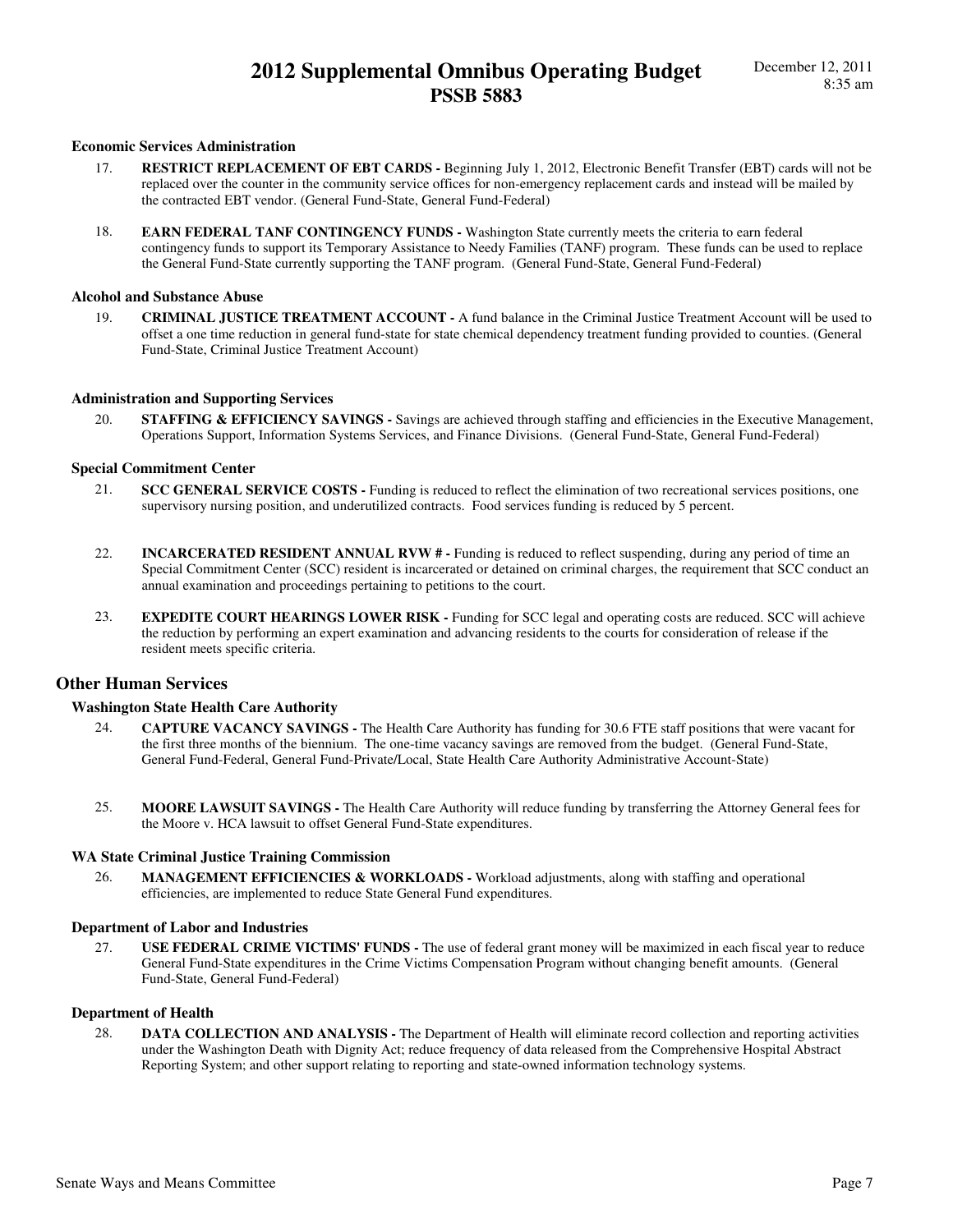- 29. **CENTRAL ADMINISTRATION** The Department of Health will reduce administrative costs by 10 percent.
- 30. **STATE BOARD OF HEALTH** The Department of Health will reduce funding to the State Board of Health by 10 percent. Savings will be achieved through reduced goods and services, travel, and fewer board meetings.

### **Department of Veterans' Affairs**

31. **ADJUST FORECASTED REVENUE -** The Department of Veterans Affairs will reduce general fund expenditures by leveraging additional non-state funds. These reductions are not expected to affect client services. (General Fund-State, General Fund-Federal, General Fund-Private/Local)

#### **Department of Corrections**

- 32. **REPURPOSE OLD MAIN AT WALLA WALLA** Security levels of units in prisons can be changed to reflect the appropriate custody level for offenders pursuant to the department's classification system. Medium security units in the Old Main at Washington State Penitentiary are converted to minimum security units.
- 33. **OFFENDER HEALTH CARE COPAY** Health care co-pays will be increased by \$1. In addition offenders with resources will be required to pay more of their health care costs and any offender that refuses to cooperate with Medicaid eligibility will be charged with the full cost of their hospital stay. The department will expand its utilization management activities to provide more cost effective health care provision.
- 34. **ADMINISTRATIVE COSTS/VACANCIES** Administrative reductions are taken in management, communications, and elimination of the Jail Industries Board. Additional savings are achieved by maintaining an average 2.8 percent vacancy rate in the Community Corrections and Health Services programs.

## **Natural Resources**

#### **Department of Ecology**

- 35. **AIR QUALITY STAFF REDUCTION** A combination of one-time and ongoing funding and FTE staff reductions are taken in the Air Quality Program. One position is eliminated from the motor vehicle emission check program. In addition, 1.5 FTE staff are reduced during Fiscal Year 2012 from temporary vacancy savings for positions responsible for smoke management, and program-wide database and data systems management.
- 36. **ENVIR ASSESSMENT STAFF REDUCTION** Funding and FTE staff are reduced on an ongoing basis through the elimination of a hydrogeologist position responsible for streamflow monitoring and data analysis.
- 37. **WATER QUALITY STAFF & OTHER RED** A combination of one-time and ongoing funding and FTE staff reductions are taken in the Water Quality Program. Ongoing staff reductions will be taken in stormwater permit administration, reclaimed water policy development, and nonpoint water-pollution inspection. A one-time reduction of \$86,000 will be realized by postponing water-quality laboratory sampling and equipment purchases planned for Fiscal Year 2012.
- 38. **WATER RESOURCES STAFF REDUCTION** Funding and FTE staff are reduced on an ongoing basis in the Water Resources Program. Positions reduced include clerical support for the adjudication program, an instream flow rule writer, a metering coordinator, water rights processing professional and customer-service staff, a dam safety section manager, and a graphics designer.

### **Department of Fish and Wildlife**

- 39. **SHIFT PUGET SOUND TOXIC SAMPLING** WDFW samples key indicator species, English sole and Puget Sound herring, to inform policy and decision makers regarding the presence of toxic contaminants in the Puget Sound food web and the general health of Puget Sound. Funding for this work is permanently shifted from the General Fund to the Aquatic Lands Enhancement Account. (General Fund-State, Aquatic Lands Enhancement Account-State)
- 40. **SHIFT BALLAST WATER MANAGEMENT FUND** WDFW monitors commercial vessels entering Washington ports that have the highest risk of transporting aquatic invasive species in their ballast water. Funding for this program is permanently shifted from the General Fund to the Aquatic Lands Enhancement Account (ALEA). (General Fund-State, Aquatic Lands Enhancement Account-State)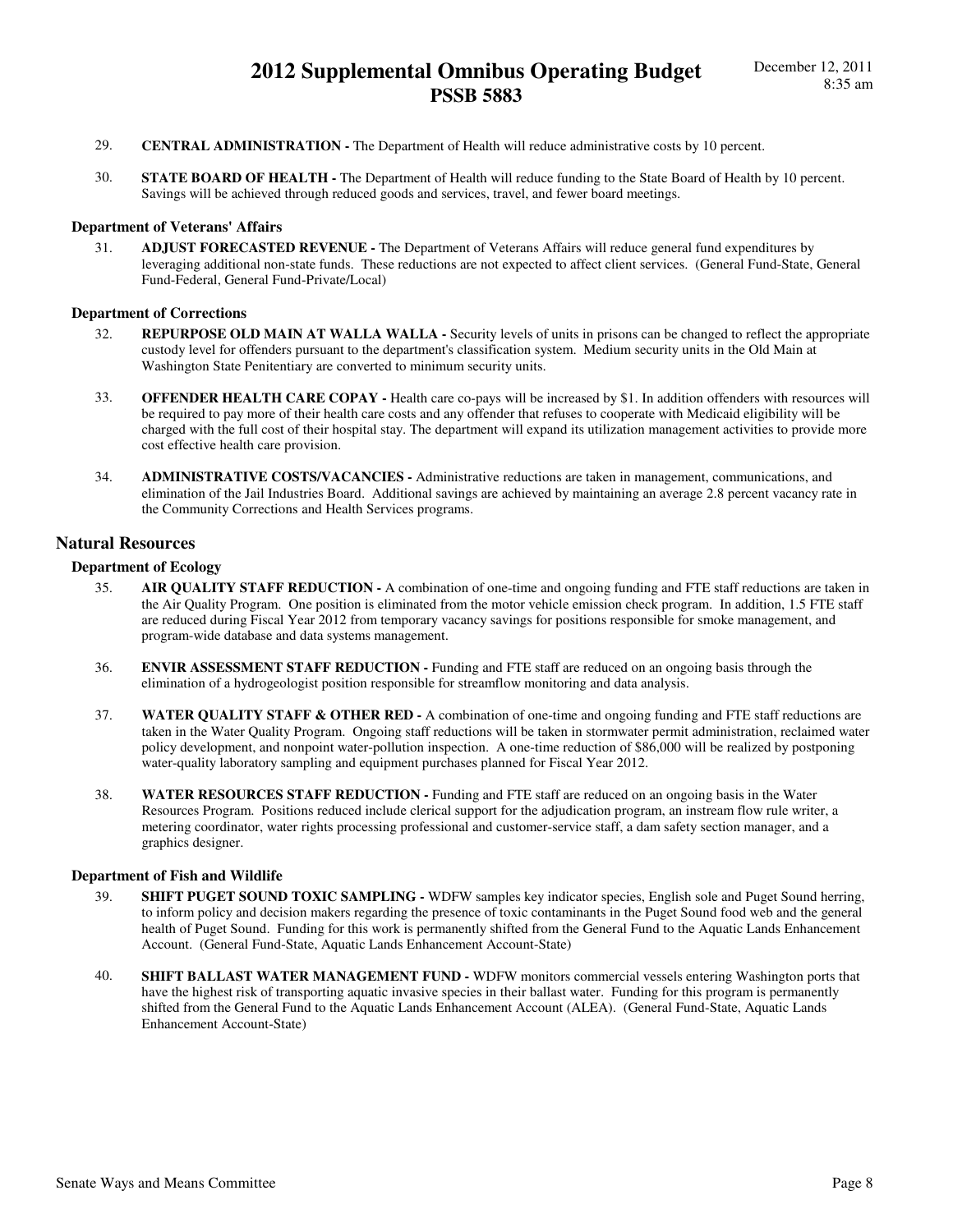- 41. **SHIFT SHELLFISH ACTIVITIES FUNDING** WDFW manages recreational and commercial shellfish fisheries and is responsible for protecting species and their habitat. Funding for managing commercial shellfish fisheries is shifted on an ongoing basis from the General Fund to the Aquatic Lands Enhancement Account (ALEA). (General Fund-State, Aquatic Lands Enhancement Account-State)
- 42. **SHIFT EQUIP PRCHASES TO REVOLV ACCT** Equipment purchases are shifted on a one-time basis to the department's equipment revolving fund. (General Fund-State, Fish and Wildlife Equipment Revolving Account-Nonappropriated)

### **Puget Sound Partnership**

43. **GOV'T RELATIONS/PARTNERSHIPS -** Funding is reduced for grants to local community outreach organizations that assist in Action Agenda implementation, and for a local government outreach contract with the Association of Washington Cities. The Partnership will also eliminate a research contract to analyze organizations and networks across the region for their potential to advance Puget Sound recovery. These ongoing reductions will reduce Partnership coordination with cities and counties, limit coalition development necessary for overall recovery work, and reduce delivery of Action Agenda education and stewardship at the local level.

#### **Department of Natural Resources**

- 44. **GF-S TRANSFER TO ACTMA** The amount of General Fund-State funding provided for deposit into the Agricultural College Trust Management Account (ACTMA) is reduced. The ACTMA has a sufficient fund balance to reduce the General Fund contribution on a one-time basis and maintain current levels of work.
- 45. **CORR CAMPS FUND SHIFT TO MGMT ACCTS** The Department of Natural Resources (DNR) will reduce correctional camp work at recreational and local government sites funded by the General Fund and increase silvicultural work on state trust lands funded by DNR's trust management accounts. (General Fund-State, Forest Development Account-State, Resource Management Cost Account-State)
- 46. **FIRE SUPPRESSION SAVINGS** Due to a light fire season, the Department of Natural Resources has excess funds in its fire suppression budget for Fiscal Year 2012. The fire suppression budget is reduced to reflect the lower level of fire suppression expenditures.

## **Department of Agriculture**

47. **KNOTWEED PROGRAM FUND SHIFT -** Knotweed is an invasive freshwater weed that alters stream and river ecosystems and limits salmon recovery by displacing native vegetation. The Department of Agriculture's program that distributes eradication project grants to local entities is currently funded by the State General Fund. A total of \$479,000 in grant funding is permanently shifted from the General Fund to the Aquatic Lands Enhancement Account, while \$280,000 of grant funding is shifted on a onetime basis from the General Fund to the Freshwater Aquatic Weeds Account. (General Fund-State, Aquatic Lands Enhancement Account-State, Freshwater Aquatic Weeds Account-State)

## **Transportation**

## **Washington State Patrol**

48. **FUND SOURCE SHIFT FROM GF-S -** Funding for the Criminal History Section is provided from the Fingerprint Identification Account rather than the State General Fund. Fire Training Certification funding is provided from the Fire Service Training Account rather than the State General Fund. Toxicology Lab funding is provided from the Death Investigations Account rather than the State General Fund. (General Fund-State, Fingerprint Identification Account-State, Fire Service Training Account-State, Death Investigations Account-State)

### **Department of Licensing**

49. **ELIMINATE POSITIONS -** Eliminating two unfilled positions (Employee Communications Coordinator and Forms and Records Analyst 3) will reduce administrative costs in the Management and Support Services Division.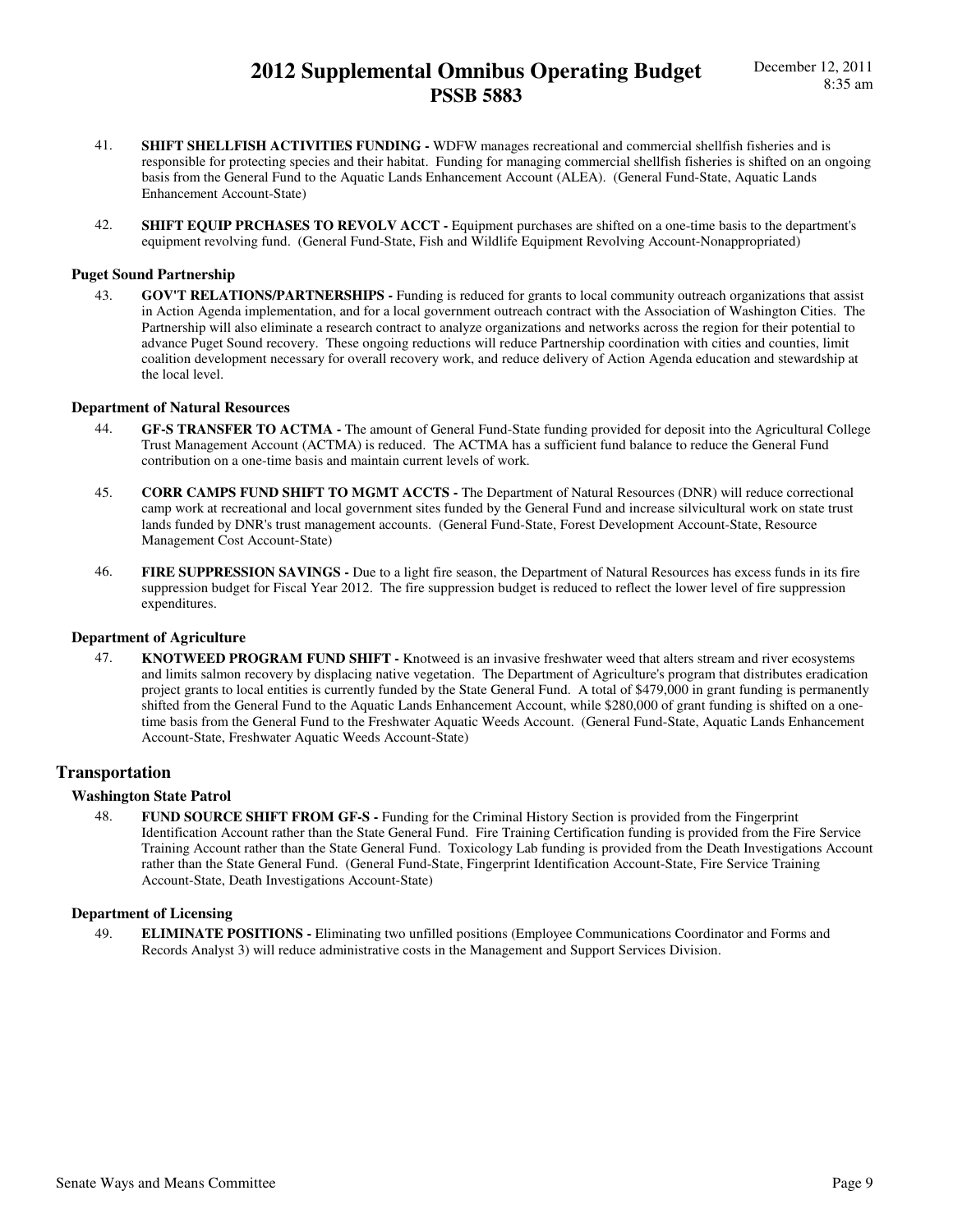## **Public Schools**

## **OSPI & Statewide Programs**

50. **OSPI ADMINISTRATION REDUCTION -** The following units at the Office of the Superintendent of Public Instruction (OSPI) perform administrative, rather than programmatic, functions: the Superintendent's Office, Communications, Government Relations, Chief of Staff's Office, Audit Unit, Human Resources, Agency Financial Services, Information Technology Administration, and Agency Support. The estimated total cost is \$4 million per fiscal year. Starting January 1, 2012, OSPI administrative funding is reduced by 10 percent.

## **General Apportionment**

- 51. **ENROLLMENT REPORTING CHANGE** School districts calculate full-time equivalent enrollments using nine student counts, September through May. Beginning with the 2011-12 school year, enrollment reporting is adjusted to include an additional count in June (or on the last full day of class in May).
- 52. **EDUCATION JOBS FUNDING** In September of 2011, the U.S. Department of Education allocated Washington State an additional \$3,078,000 for the Education Jobs Federal Grant. The budget incorporates the additional funding as part of the general apportionment payment to school districts for the 2011-12 school year. (General Fund-Federal)

## **Pupil Transportation**

53. **SHIFT DEPRECIATION PAYMENTS -** The state provides funding to school districts to replace school buses under a depreciation schedule set by the Office of the Superintendent of Public Instruction. State allocations are deposited into the district's Transportation Vehicle Fund to be used only to purchase new buses or for major bus repairs. Annual payments are made to districts the year a bus is purchased and continue until the bus reaches the end of its scheduled lifecycle. Current practice is to allocate payments in October. Beginning in School Year 2012-13, the annual bus depreciation payments are made in August instead of the previous October, providing a one-time savings in Fiscal Year 2013.

## **Special Education**

54. **ENROLLMENT REPORTING CHANGE -** School districts calculate full-time equivalent enrollments using nine student counts, September through May. Beginning with the 2011-12 school year, enrollment reporting is adjusted to include an additional count in June (or on the last full day of class in May).

## **Education of Highly Capable Students**

55. **ENROLLMENT REPORTING CHANGE -** School districts calculate full-time equivalent enrollments using nine student counts, September through May. Beginning with the 2011-12 school year, enrollment reporting is adjusted to include an additional count in June (or on the last full day of class in May).

## **Transitional Bilingual Instruction**

56. **ENROLLMENT REPORTING CHANGE -** School districts calculate full-time equivalent enrollments using nine student counts, September through May. Beginning with the 2011-12 school year, enrollment reporting is adjusted to include an additional count in June (or on the last full day of class in May).

## **Learning Assistance Program (LAP)**

57. **ENROLLMENT REPORTING CHANGE -** School districts calculate full-time equivalent enrollments using nine student counts, September through May. Beginning with the 2011-12 school year, enrollment reporting is adjusted to include an additional count in June (or on the last full day of class in May).

## **Higher Education**

## **Office of Student Financial Assistance**

58. **AEROSPACE TRNG SCHOLARSHIPS & LOANS -** Additional funds are provided for the Aerospace Training Student Loan Program, established via Chapter 8, Laws of 2011 (ESHB 1846), for students in certain aerospace training or educational programs.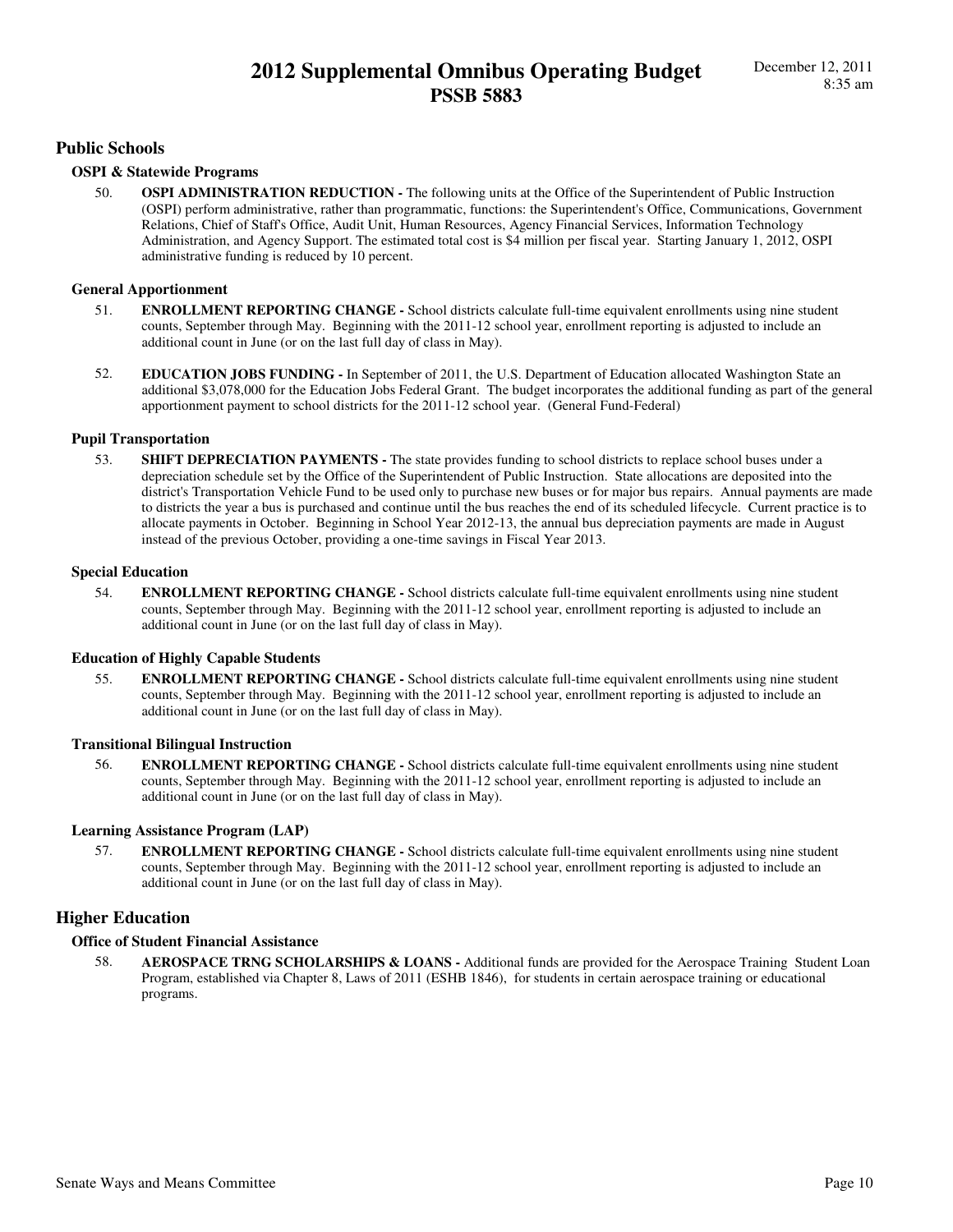## **Special Appropriations**

## **Special Appropriations to the Governor**

- 59. **CENTRAL SERVICE AGENCY CHARGES** Central service billings and related charges to client agencies for legal services, audits, and records management will be reduced. This will require agencies to control costs and make fewer requests for service.
- 60. **SELF INSURANCE PREMIUM** Charges to client agencies for self-insurance premiums will be reduced.
- 61. **PERSONNEL SERVICES RATE REDUCTION** Charges to client agencies for personnel services such as recruitment, compensation, and classification will be reduced.
- 62. **PROCUREMENT RATE REDUCTION** Charges to client agencies related to the procurement of goods and services will be reduced.

### **Contributions to Retirement Systems**

63. **ADJUST FOR ACCUMULATED ASSETS -** Funding is reduced to reflect accumulated reserves and lower than anticipated expenditures for benefits, leaving sufficient reserve assets and contributions for projected benefit payments.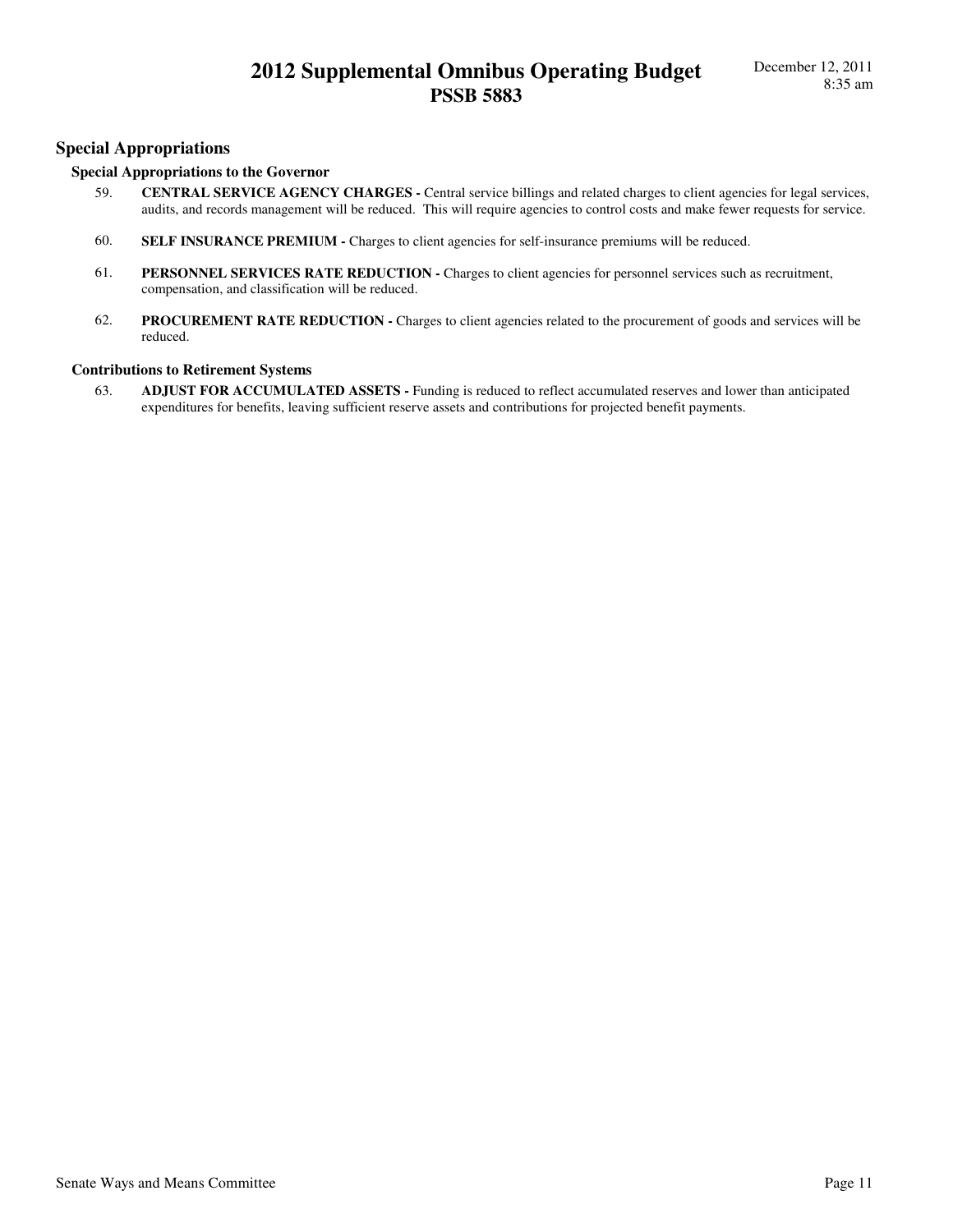December 12, 20118:57 am

|                                            | Original 2011-13 Approps |              | 2012 Supplemental |            | <b>Revised 2011-13 Appropriations</b> |              |
|--------------------------------------------|--------------------------|--------------|-------------------|------------|---------------------------------------|--------------|
|                                            | NGF-P                    | Total        | NGF-P             | Total      | NGF-P                                 | <b>Total</b> |
| Legislative                                | 142,344                  | 149,429      | 23                | 23         | 142,367                               | 149,452      |
| Judicial                                   | 221,808                  | 274,987      | 264               | 1,418      | 222,072                               | 276,405      |
| <b>Governmental Operations</b>             | 474,248                  | 3,707,505    | $-11,848$         | $-21,591$  | 462,400                               | 3,685,914    |
| <b>Other Human Services</b>                | 6,349,037                | 15, 172, 782 | $-127,668$        | $-338,829$ | 6,221,369                             | 14,833,953   |
| <b>DSHS</b>                                | 5,731,500                | 11,171,470   | $-56,015$         | 28,099     | 5,675,485                             | 11,199,569   |
| <b>Natural Resources</b>                   | 309,303                  | 1,490,117    | $-7,830$          | 2,071      | 301,473                               | 1,492,188    |
| Transportation                             | 78,272                   | 176,473      | $-3,338$          | $-1,425$   | 74,934                                | 175,048      |
| Public Schools                             | 13,783,321               | 15,915,437   | $-74,884$         | $-238,365$ | 13,708,437                            | 15,677,072   |
| <b>Higher Education</b>                    | 2,749,642                | 11,126,495   | 365               | $-9,519$   | 2,750,007                             | 11,116,976   |
| <b>Other Education</b>                     | 166,323                  | 503,435      |                   | 8,318      | 166,325                               | 511,753      |
| Special Appropriations                     | 2,198,004                | 2,359,797    | $-41,995$         | $-61,954$  | 2,156,009                             | 2,297,843    |
| <b>Total Budget Bill</b>                   | 32,203,802               | 62,047,927   | $-322,924$        | $-631,754$ | 31,880,878                            | 61,416,173   |
| <b>Appropriations in Other Legislation</b> | $-3,850$                 | $-3,700$     | 0                 | 0          | $-3,850$                              | $-3,700$     |
| <b>Statewide Total</b>                     | 32,199,952               | 62,044,227   | $-322,924$        | $-631,754$ | 31,877,028                            | 61,412,473   |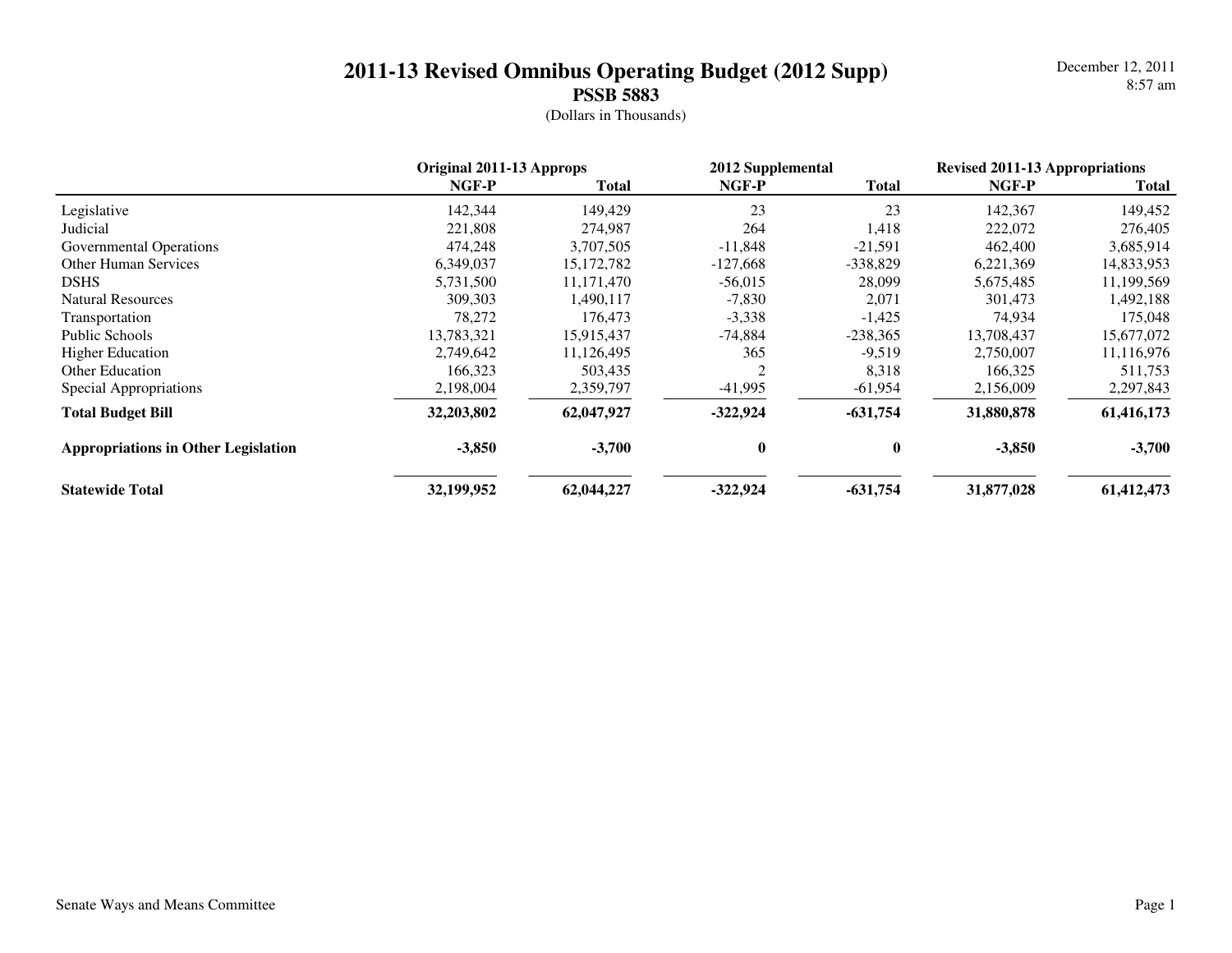December 12, 20118:57 am

|                                       | Original 2011-13 Approps |              | 2012 Supplemental |                  | <b>Revised 2011-13 Appropriations</b> |              |
|---------------------------------------|--------------------------|--------------|-------------------|------------------|---------------------------------------|--------------|
|                                       | NGF-P                    | <b>Total</b> | NGF-P             | <b>Total</b>     | NGF-P                                 | <b>Total</b> |
| Legislative                           |                          |              |                   |                  |                                       |              |
| House of Representatives              | 60,367                   | 61,683       | 32                | 32               | 60,399                                | 61,715       |
| Senate                                | 45,640                   | 47,040       | -6                | -6               | 45,634                                | 47,034       |
| Jt Leg Audit & Review Committee       | 5,421                    | 5,591        |                   | $\theta$         | 5,421                                 | 5,591        |
| <b>LEAP Committee</b>                 | 4,220                    | 4,220        |                   | $\boldsymbol{0}$ | 4,220                                 | 4,220        |
| Office of the State Actuary           | 48                       | 3,392        |                   | $\theta$         | 48                                    | 3,392        |
| Joint Legislative Systems Comm        | 15,927                   | 15,927       |                   | $\theta$         | 15,927                                | 15,927       |
| <b>Statute Law Committee</b>          | 8,940                    | 9,795        | $-3$              | $-3$             | 8,937                                 | 9,792        |
| <b>Redistricting Commission</b>       | 1,781                    | 1,781        |                   | $\theta$         | 1,781                                 | 1,781        |
| <b>Total Legislative</b>              | 142,344                  | 149,429      | 23                | 23               | 142,367                               | 149,452      |
| <b>Judicial</b>                       |                          |              |                   |                  |                                       |              |
| Supreme Court                         | 13,443                   | 13,443       | 19                | 19               | 13,462                                | 13,462       |
| <b>State Law Library</b>              | 2,938                    | 2,938        | 34                | 34               | 2,972                                 | 2,972        |
| Court of Appeals                      | 30,507                   | 30,507       | 68                | 68               | 30,575                                | 30,575       |
| <b>Commission on Judicial Conduct</b> | 2,048                    | 2,048        | $\Omega$          | $\Omega$         | 2,048                                 | 2,048        |
| Administrative Office of the Courts   | 100,793                  | 150,389      | 134               | 1,288            | 100,927                               | 151,677      |
| Office of Public Defense              | 49,993                   | 52,483       | 9                 | 9                | 50,002                                | 52,492       |
| Office of Civil Legal Aid             | 22,086                   | 23,179       |                   |                  | 22,086                                | 23,179       |
| <b>Total Judicial</b>                 | 221,808                  | 274,987      | 264               | 1,418            | 222,072                               | 276,405      |
| <b>Total Legislative/Judicial</b>     | 364,152                  | 424,416      | 287               | 1,441            | 364,439                               | 425,857      |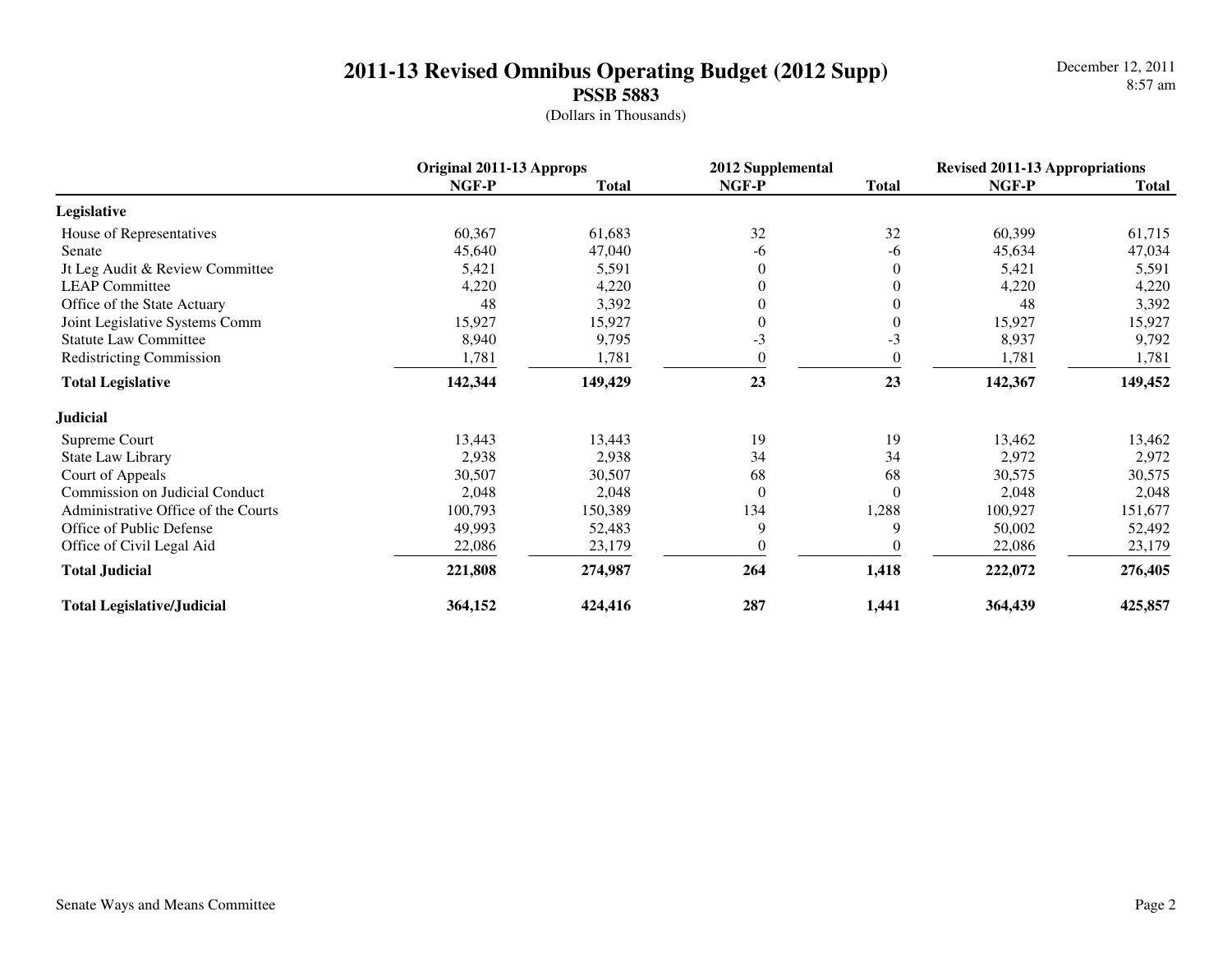December 12, 20118:57 am

|                                           | Original 2011-13 Approps |              | 2012 Supplemental |                  | <b>Revised 2011-13 Appropriations</b> |              |
|-------------------------------------------|--------------------------|--------------|-------------------|------------------|---------------------------------------|--------------|
|                                           | NGF-P                    | <b>Total</b> | NGF-P             | <b>Total</b>     | NGF-P                                 | <b>Total</b> |
| <b>Governmental Operations</b>            |                          |              |                   |                  |                                       |              |
| Office of the Governor                    | 10,605                   | 12,105       | $-2$              | $-2$             | 10,603                                | 12,103       |
| Office of the Lieutenant Governor         | 1,385                    | 1,480        | $\Omega$          | $\theta$         | 1,385                                 | 1,480        |
| <b>Public Disclosure Commission</b>       | 4,237                    | 4,237        | $-2$              | $-2$             | 4,235                                 | 4,235        |
| Office of the Secretary of State          | 30,845                   | 88,864       | $-1,969$          | $-1,958$         | 28,876                                | 86,906       |
| Governor's Office of Indian Affairs       | 526                      | 526          | 0                 | $\Omega$         | 526                                   | 526          |
| Asian-Pacific-American Affrs              | 451                      | 451          |                   | 4                | 455                                   | 455          |
| Office of the State Treasurer             | $\Omega$                 | 14,996       | 0                 | $-2$             | $\Omega$                              | 14,994       |
| Office of the State Auditor               | $\Omega$                 | 74,333       | 0                 | $-17$            | $\Omega$                              | 74,316       |
| Comm Salaries for Elected Officials       | 353                      | 353          | $\Omega$          | $\Omega$         | 353                                   | 353          |
| Office of the Attorney General            | 8,025                    | 229,237      | $-540$            | $-558$           | 7,485                                 | 228,679      |
| <b>Caseload Forecast Council</b>          | 2,613                    | 2,613        | 6                 | 6                | 2,619                                 | 2,619        |
| Dept of Financial Institutions            | $\theta$                 | 46,445       | $\theta$          | $-27$            | $\Omega$                              | 46,418       |
| Department of Commerce                    | 129,750                  | 513,688      | $-30$             | $-91$            | 129,720                               | 513,597      |
| Economic & Revenue Forecast Council       | 1,402                    | 1,452        | $\Omega$          | $\Omega$         | 1,402                                 | 1,452        |
| Office of Financial Management            | 37,135                   | 116,142      | 343               | $-1,077$         | 37,478                                | 115,065      |
| Office of Administrative Hearings         | 0                        | 34,090       | 0                 | 3                | 0                                     | 34,093       |
| <b>State Lottery Commission</b>           | $\Omega$                 | 802,742      | $\Omega$          | 15               | $\Omega$                              | 802,757      |
| Washington State Gambling Comm            | 0                        | 32,184       | 0                 | 5                | $\Omega$                              | 32,189       |
| WA State Comm on Hispanic Affairs         | 496                      | 496          | Ω                 | 0                | 496                                   | 496          |
| African-American Affairs Comm             | 477                      | 477          |                   | 0                | 477                                   | 477          |
| Department of Retirement Systems          | $\Omega$                 | 52,666       |                   | -8               | $\Omega$                              | 52,658       |
| <b>State Investment Board</b>             | 0                        | 29,256       | Ω                 | $\theta$         | $\Omega$                              | 29,256       |
| Innovate Washington                       | 6,010                    | 8,162        | $\Omega$          | 1,678            | 6,010                                 | 9,840        |
| Department of Revenue                     | 208,612                  | 240,425      | $-6,884$          | $-6,884$         | 201,728                               | 233,541      |
| Board of Tax Appeals                      | 2,460                    | 2,460        | $\Omega$          | $\boldsymbol{0}$ | 2,460                                 | 2,460        |
| Minority & Women's Business Enterp        | 0                        | 3,266        | 0                 | $-2$             | 0                                     | 3,264        |
| Office of Insurance Commissioner          | $\Omega$                 | 51,961       | $\theta$          | 5                | 0                                     | 51,966       |
| <b>Consolidated Technology Services</b>   |                          | 184,048      | $-7$              | 11,622           | 0                                     | 195,670      |
| <b>State Board of Accountancy</b>         |                          | 2,810        | $\theta$          | $-2$             | 0                                     | 2,808        |
| Forensic Investigations Council           | 0                        | 286          | $\Omega$          | $\theta$         | 0                                     | 286          |
| Department of Enterprise Services         | 8,099                    | 477,217      | $-1,103$          | 3,407            | 6,996                                 | 480,624      |
| <b>Washington Horse Racing Commission</b> | 0                        | 8,201        | $\theta$          | $-1,373$         | $\Omega$                              | 6,828        |
| WA State Liquor Control Board             |                          | 296,326      | 0                 | $-24,669$        | 0                                     | 271,657      |
| Utilities and Transportation Comm         | $\Omega$                 | 48,716       | $\theta$          | $\overline{c}$   | $\Omega$                              | 48,718       |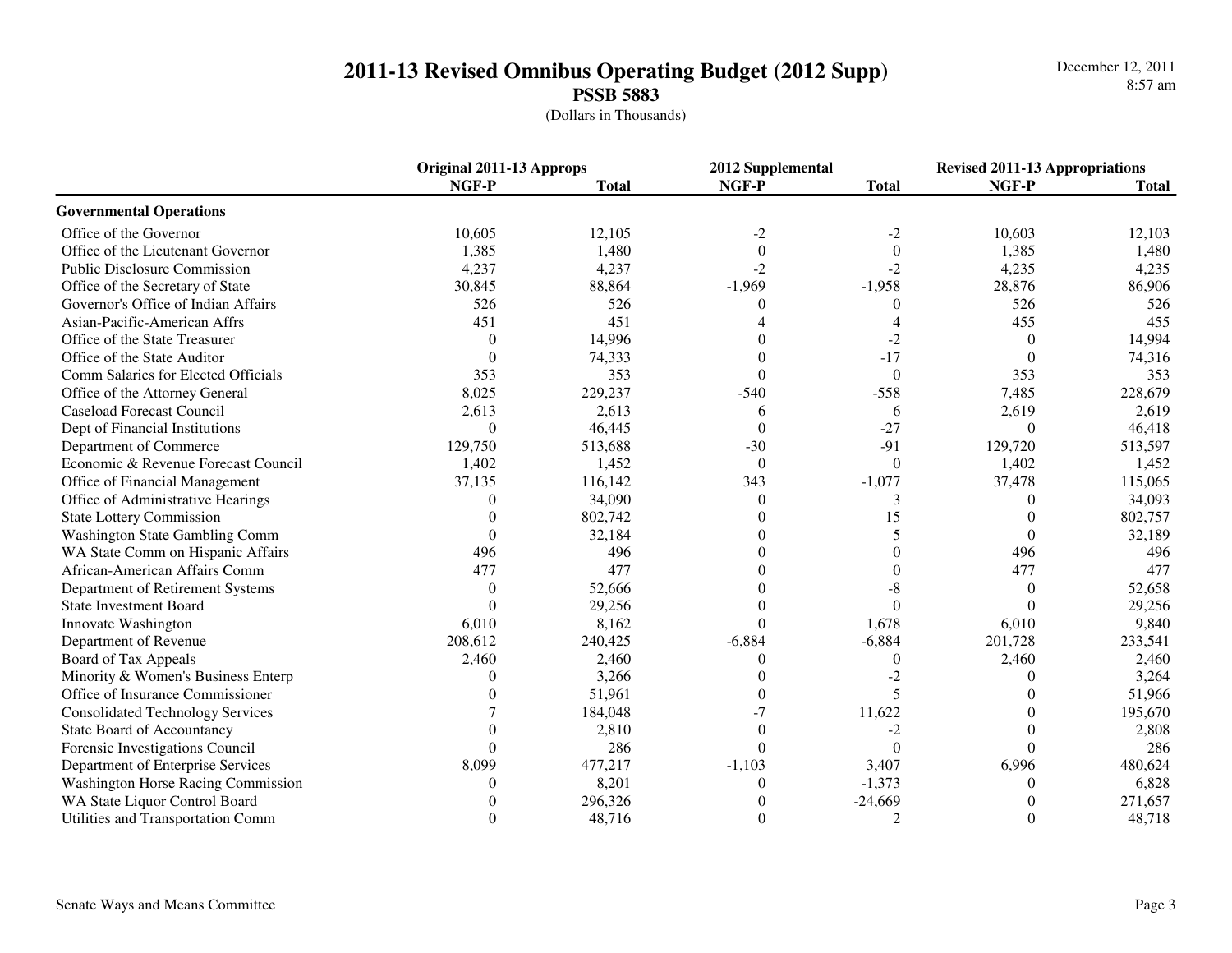December 12, 20118:57 am

|                                         | Original 2011-13 Approps |              | 2012 Supplemental |              | <b>Revised 2011-13 Appropriations</b> |              |
|-----------------------------------------|--------------------------|--------------|-------------------|--------------|---------------------------------------|--------------|
|                                         | NGF-P                    | <b>Total</b> | NGF-P             | <b>Total</b> | NGF-P                                 | <b>Total</b> |
| Board for Volunteer Firefighters        |                          | .064         |                   |              |                                       | .064         |
| <b>Military Department</b>              | 16.011                   | 308,727      | $-1.661$          | $-1.661$     | 14.350                                | 307,066      |
| <b>Public Employment Relations Comm</b> | 4,749                    | 8,309        |                   |              | 4,746                                 | 8,306        |
| <b>LEOFF 2 Retirement Board</b>         |                          | 2,055        |                   | $-2$         |                                       | 2,053        |
| Archaeology & Historic Preservation     |                          | 4,639        |                   |              |                                       | 4,639        |
| <b>Total Governmental Operations</b>    | 474,248                  | 3,707,505    | $-11.848$         | -21.591      | 462,400                               | 3,685,914    |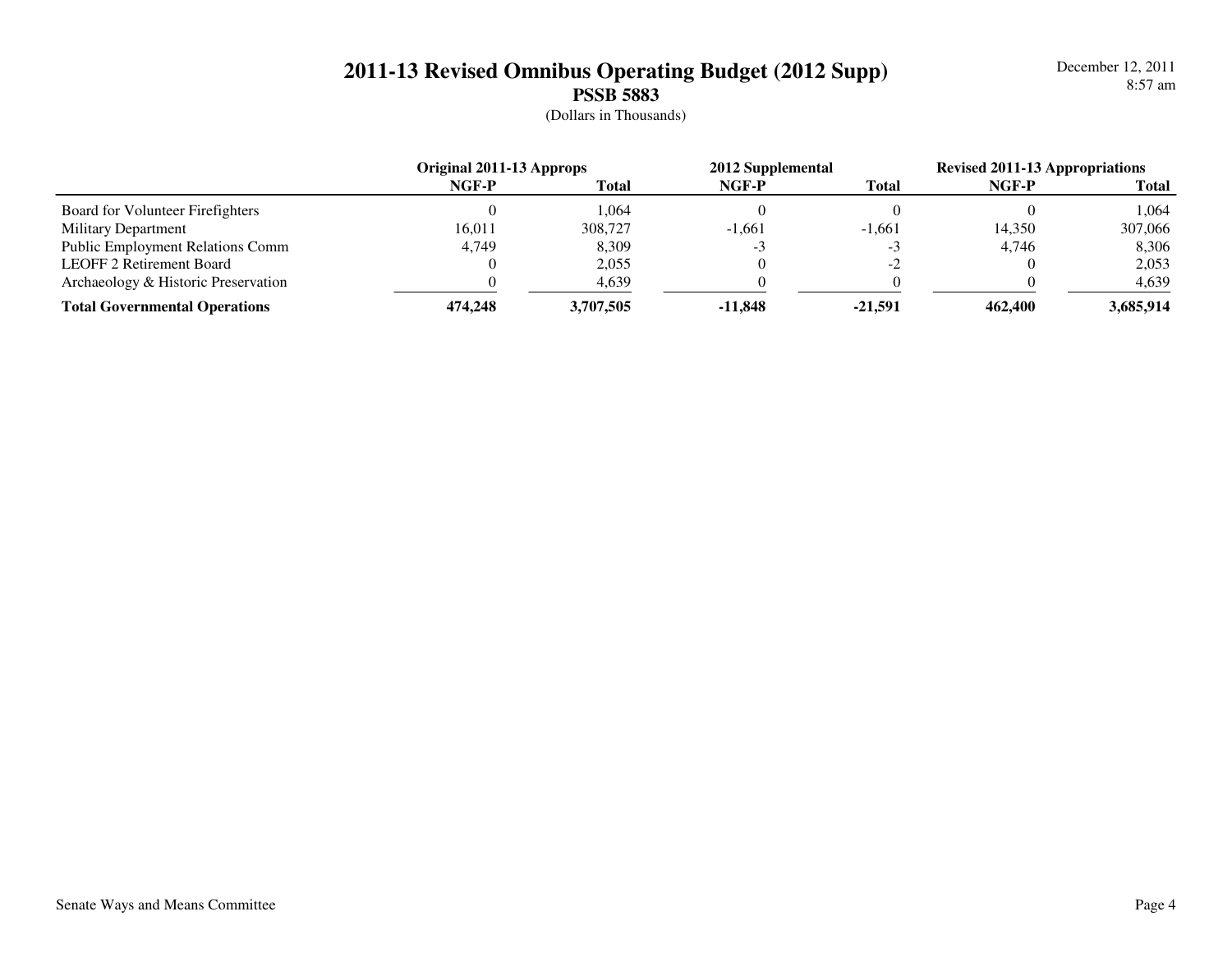December 12, 20118:57 am

|                                           | Original 2011-13 Approps |              | 2012 Supplemental |              | <b>Revised 2011-13 Appropriations</b> |            |
|-------------------------------------------|--------------------------|--------------|-------------------|--------------|---------------------------------------|------------|
|                                           | NGF-P                    | <b>Total</b> | NGF-P             | <b>Total</b> | NGF-P                                 | Total      |
| <b>Other Human Services</b>               |                          |              |                   |              |                                       |            |
| WA State Health Care Authority            | 4.459.259                | 10.847.407   | $-143.413$        | $-372.767$   | 4.315.846                             | 10,474,640 |
| Human Rights Commission                   | 4,482                    | 6,385        |                   |              | 4.482                                 | 6,385      |
| <b>Bd of Industrial Insurance Appeals</b> |                          | 39,380       |                   | Q            |                                       | 39,389     |
| Criminal Justice Training Comm            | 30,305                   | 44,014       | $-744$            | $-744$       | 29,561                                | 43,270     |
| Department of Labor and Industries        | 38,084                   | 638.382      | $-2,277$          | -489         | 35,807                                | 637.893    |
| Department of Health                      | 160,547                  | 1.081.936    | -978              | 22,760       | 159.569                               | 1,104,696  |
| Department of Veterans' Affairs           | 16.261                   | 115.305      | $-1,626$          | 1.140        | 14.635                                | 116.445    |
| Department of Corrections                 | 1,635,488                | 1,659,307    | 21,439            | 19,433       | 1,656,927                             | 1,678,740  |
| Dept of Services for the Blind            | 4.542                    | 25,567       |                   |              | 4.542                                 | 25.567     |
| <b>Employment Security Department</b>     | 69                       | 715,099      | $-69$             | $-8,171$     |                                       | 706,928    |
| <b>Total Other Human Services</b>         | 6,349,037                | 15,172,782   | $-127.668$        | $-338.829$   | 6,221,369                             | 14,833,953 |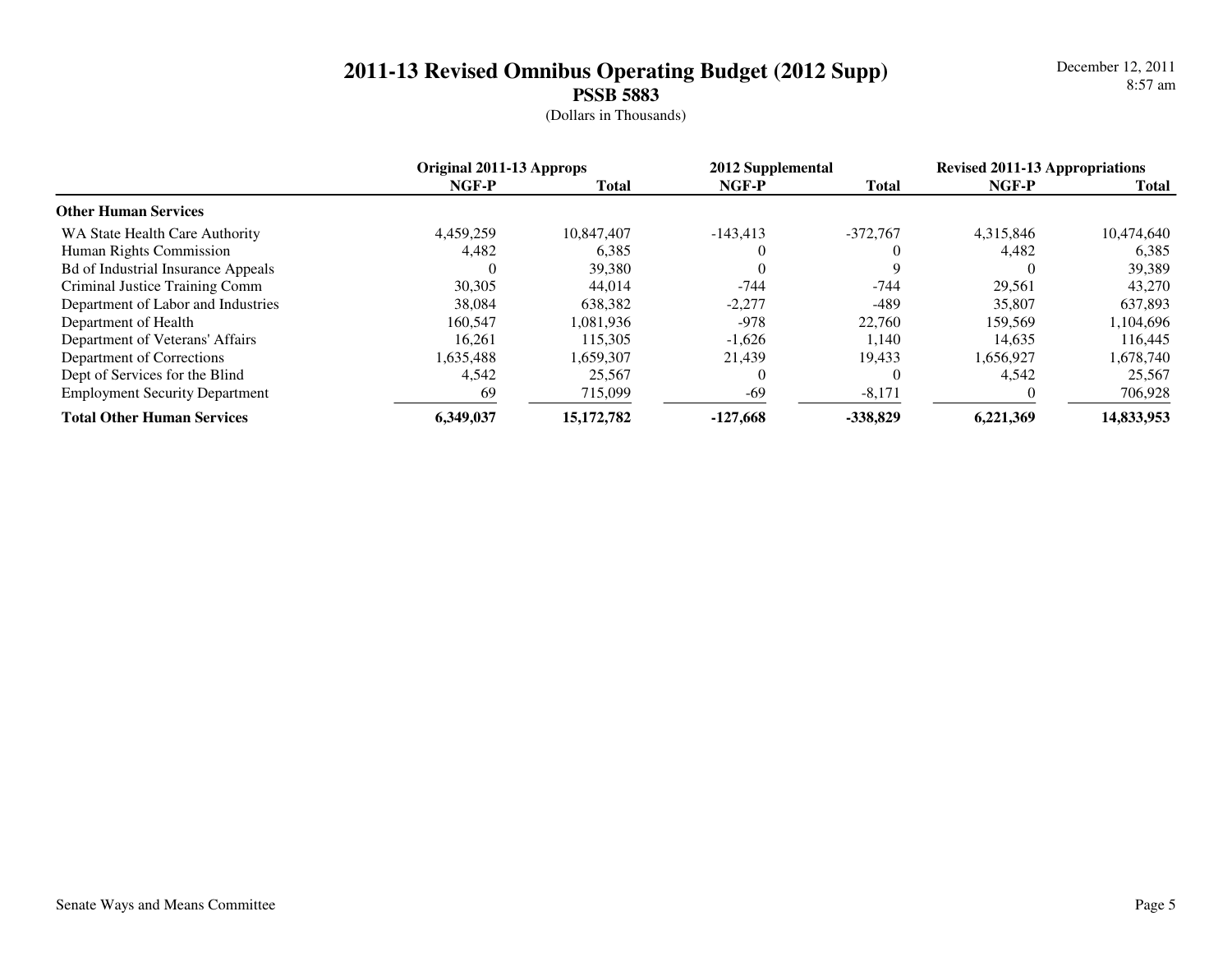December 12, 20118:57 am

|                                     | Original 2011-13 Approps |              | 2012 Supplemental |              | <b>Revised 2011-13 Appropriations</b> |            |
|-------------------------------------|--------------------------|--------------|-------------------|--------------|---------------------------------------|------------|
|                                     | NGF-P                    | <b>Total</b> | NGF-P             | <b>Total</b> | NGF-P                                 | Total      |
| <b>DSHS</b>                         |                          |              |                   |              |                                       |            |
| <b>Children and Family Services</b> | 605,185                  | 1.091.468    | $-15,217$         | $-335$       | 589,968                               | 1,091,133  |
| Juvenile Rehabilitation             | 173,828                  | 179,430      | $-639$            | 2,417        | 173,189                               | 181,847    |
| Mental Health                       | 890,068                  | 1,598,488    | $-9,197$          | $-11,088$    | 880,871                               | 1,587,400  |
| Developmental Disabilities          | 1,012,678                | 1,926,723    | 1.781             | 19,779       | 1,014,459                             | 1,946,502  |
| Long-Term Care                      | 1,594,945                | 3,399,830    | $-8,485$          | $-13,944$    | 1,586,460                             | 3,385,886  |
| Economic Services Administration    | 1,006,614                | 2,153,005    | $-15,947$         | 35,721       | 990,667                               | 2,188,726  |
| Alcohol & Substance Abuse           | 151,709                  | 314,507      | $-3,000$          | $-2$         | 148,709                               | 314,505    |
| <b>Vocational Rehabilitation</b>    | 21,713                   | 127,101      | 22                | 2,491        | 21,735                                | 129,592    |
| <b>Administration/Support Svcs</b>  | 49,658                   | 95,503       | 1,053             | 1,359        | 50,711                                | 96,862     |
| Special Commitment Center           | 95,388                   | 95,388       | $-1,377$          | $-1,377$     | 94.011                                | 94,011     |
| Payments to Other Agencies          | 129,714                  | 190,027      | $-5,009$          | $-6,922$     | 124,705                               | 183,105    |
| <b>Total DSHS</b>                   | 5,731,500                | 11,171,470   | $-56,015$         | 28,099       | 5,675,485                             | 11,199,569 |
| <b>Total Human Services</b>         | 12,080,537               | 26,344,252   | -183.683          | $-310,730$   | 11,896,854                            | 26,033,522 |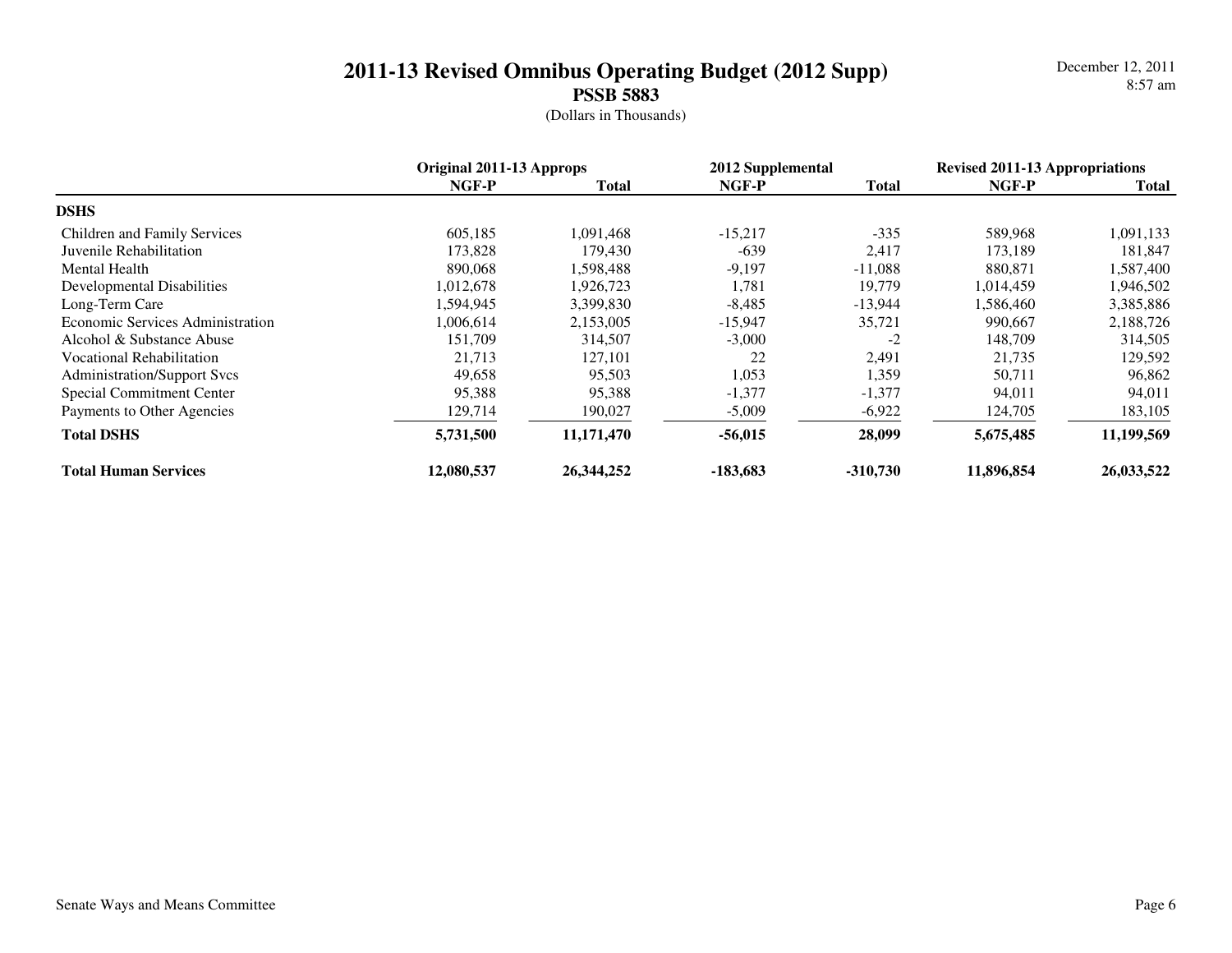December 12, 20118:57 am

|                                        | Original 2011-13 Approps |              | 2012 Supplemental |              | <b>Revised 2011-13 Appropriations</b> |              |
|----------------------------------------|--------------------------|--------------|-------------------|--------------|---------------------------------------|--------------|
|                                        | NGF-P                    | <b>Total</b> | NGF-P             | <b>Total</b> | NGF-P                                 | <b>Total</b> |
| <b>Natural Resources</b>               |                          |              |                   |              |                                       |              |
| Columbia River Gorge Commission        | 364                      | 766          | 448               | 859          | 812                                   | 1,625        |
| Department of Ecology                  | 96,791                   | 430,297      | $-2,935$          | $-3,662$     | 93,856                                | 426,635      |
| WA Pollution Liab Insurance Program    | U                        | 876          | 0                 | 822          | 0                                     | 1,698        |
| <b>State Parks and Recreation Comm</b> | 17,334                   | 147,632      | 0                 | 308          | 17,334                                | 147,940      |
| Rec and Conservation Funding Board     | 1,925                    | 9,778        |                   | っ            | 1.927                                 | 9,780        |
| Environ & Land Use Hearings Office     | 4,841                    | 4,841        | $-258$            | $-258$       | 4,583                                 | 4,583        |
| <b>State Conservation Commission</b>   | 13,583                   | 14,884       | $-2$              | $-2$         | 13,581                                | 14,882       |
| Dept of Fish and Wildlife              | 69,387                   | 358,417      | $-2,304$          | 5,994        | 67,083                                | 364,411      |
| <b>Puget Sound Partnership</b>         | 5.065                    | 15.829       | $-242$            | $-242$       | 4,823                                 | 15,587       |
| Department of Natural Resources        | 68,913                   | 360,495      | $-1,798$          | $-1,845$     | 67,115                                | 358,650      |
| Department of Agriculture              | 31,100                   | 146,302      | -741              | 95           | 30,359                                | 146,397      |
| <b>Total Natural Resources</b>         | 309,303                  | 1,490,117    | $-7,830$          | 2,071        | 301,473                               | 1,492,188    |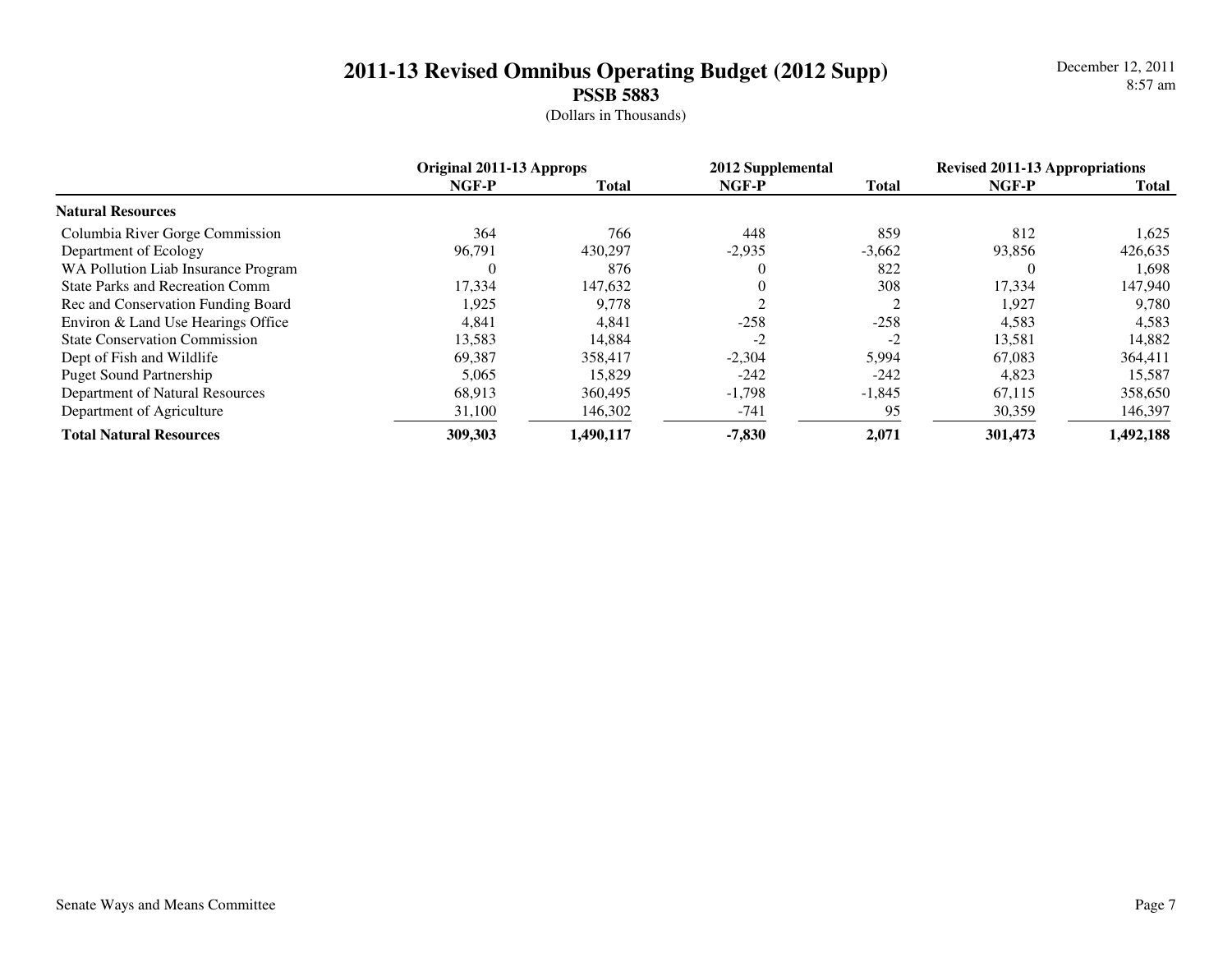December 12, 20118:57 am

|                             | Original 2011-13 Approps |              | 2012 Supplemental |              | <b>Revised 2011-13 Appropriations</b> |              |
|-----------------------------|--------------------------|--------------|-------------------|--------------|---------------------------------------|--------------|
|                             | NGF-P                    | <b>Total</b> | NGF-P             | <b>Total</b> | NGF-P                                 | <b>Total</b> |
| <b>Transportation</b>       |                          |              |                   |              |                                       |              |
| Washington State Patrol     | 75.499                   | 135,640      | $-3,039$          | $-1,374$     | 72,460                                | 134,266      |
| Department of Licensing     | 2,773                    | 40,833       | $-299$            | $-51$        | 2,474                                 | 40,782       |
| <b>Total Transportation</b> | 78,272                   | 176,473      | $-3,338$          | $-1,425$     | 74,934                                | 175,048      |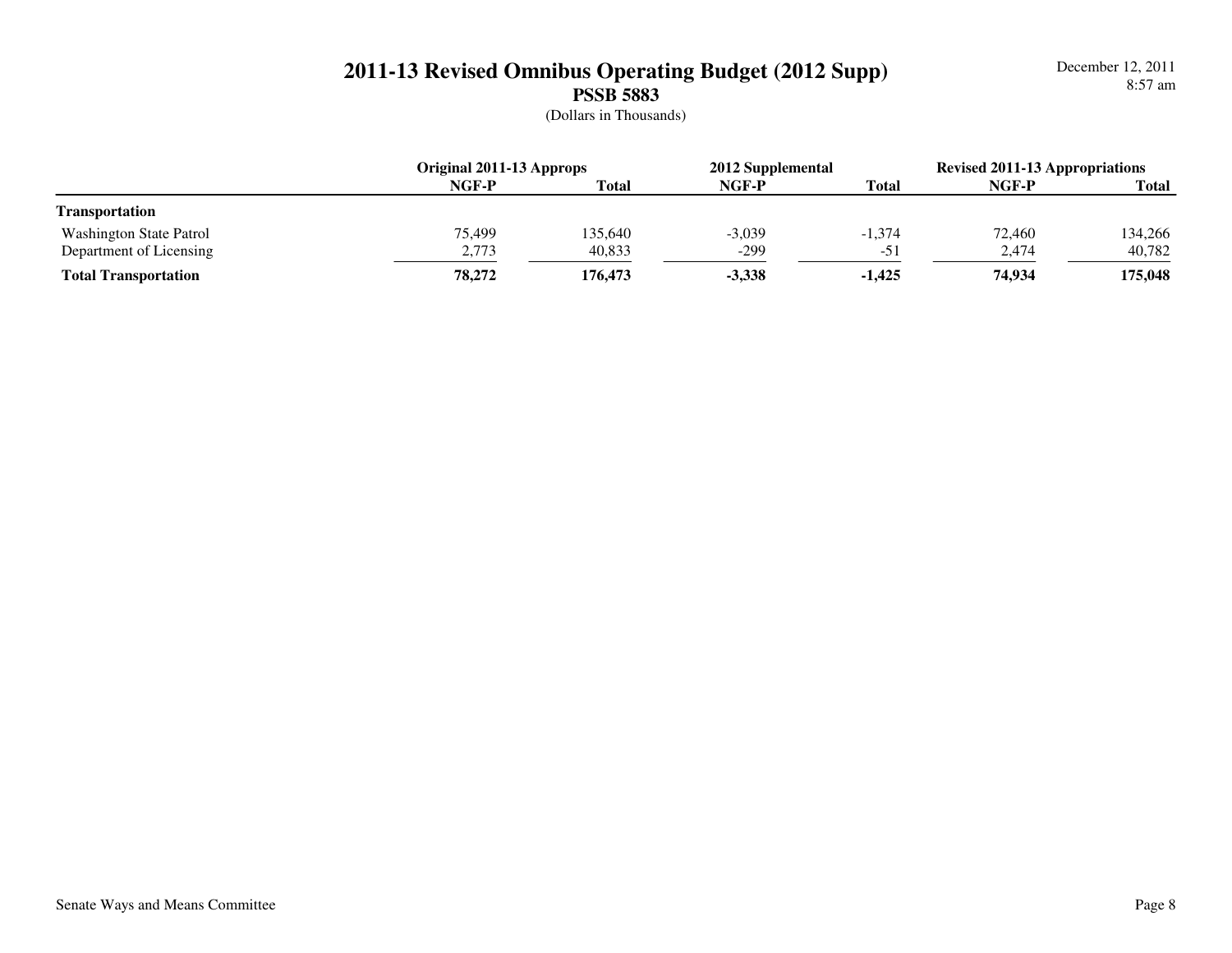December 12, 20118:57 am

|                                           | Original 2011-13 Approps |              | 2012 Supplemental |              | <b>Revised 2011-13 Appropriations</b> |            |
|-------------------------------------------|--------------------------|--------------|-------------------|--------------|---------------------------------------|------------|
|                                           | NGF-P                    | <b>Total</b> | NGF-P             | <b>Total</b> | NGF-P                                 | Total      |
| <b>Public Schools</b>                     |                          |              |                   |              |                                       |            |
| <b>OSPI &amp; Statewide Programs</b>      | 48,657                   | 138,300      | $-749$            | $-4,749$     | 47,908                                | 133,551    |
| General Apportionment                     | 10.459.774               | 10,459,774   | $-137$            | 21,941       | 10.459.637                            | 10,481,715 |
| <b>Pupil Transportation</b>               | 649,813                  | 649,813      | $-54,400$         | $-54,400$    | 595,413                               | 595,413    |
| <b>School Food Services</b>               | 14,222                   | 597,222      | $\theta$          | $-1,588$     | 14,222                                | 595,634    |
| Special Education                         | 1,350,186                | 2,041,982    | $-1,289$          | $-206,149$   | 1,348,897                             | 1,835,833  |
| <b>Educational Service Districts</b>      | 15,815                   | 15,815       | $-22$             | $-22$        | 15,793                                | 15,793     |
| Levy Equalization                         | 611,782                  | 611,782      | $-11,745$         | $-11,745$    | 600,037                               | 600,037    |
| Elementary/Secondary School Improv        | 0                        | 7,352        | 0                 | $-1,200$     | 0                                     | 6,152      |
| <b>Institutional Education</b>            | 32,610                   | 32,610       | 1,866             | 1,866        | 34,476                                | 34,476     |
| Ed of Highly Capable Students             | 17,535                   | 17,535       | 66                | 66           | 17,601                                | 17,601     |
| <b>Education Reform</b>                   | 158,167                  | 266,282      | $-182$            | 114,907      | 157,985                               | 381,189    |
| <b>Transitional Bilingual Instruction</b> | 172,539                  | 243,540      | $-10,187$         | $-10,187$    | 162,352                               | 233,353    |
| Learning Assistance Program (LAP)         | 252,221                  | 833,428      | 1,895             | $-87,105$    | 254,116                               | 746,323    |
| <b>Compensation Adjustments</b>           |                          |              |                   |              |                                       |            |
| <b>Total Public Schools</b>               | 13,783,321               | 15,915,437   | $-74,884$         | $-238,365$   | 13,708,437                            | 15,677,072 |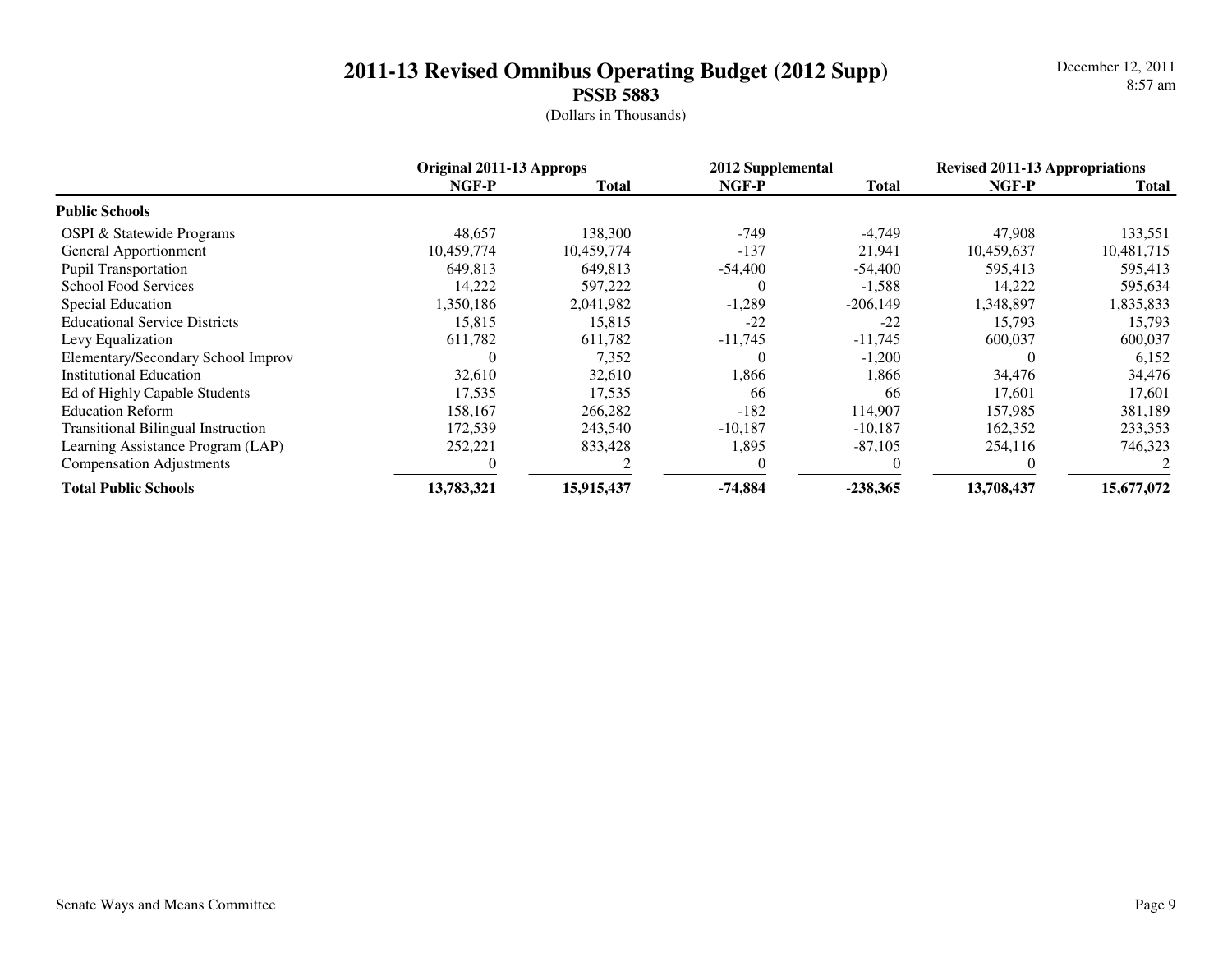December 12, 20118:57 am

|                                            | Original 2011-13 Approps |              | 2012 Supplemental |              | <b>Revised 2011-13 Appropriations</b> |              |
|--------------------------------------------|--------------------------|--------------|-------------------|--------------|---------------------------------------|--------------|
|                                            | NGF-P                    | <b>Total</b> | NGF-P             | <b>Total</b> | NGF-P                                 | <b>Total</b> |
| <b>Higher Education</b>                    |                          |              |                   |              |                                       |              |
| Council for Higher Education               | 997                      | 3,374        | $-5$              | $-5$         | 992                                   | 3,369        |
| <b>Higher Education Coordinating Board</b> | 292,480                  | 312,279      | $-5$              | $-1,548$     | 292,475                               | 310,731      |
| University of Washington                   | 426,573                  | 5,829,242    | $-248$            | $-840$       | 426,325                               | 5,828,402    |
| <b>Washington State University</b>         | 303,366                  | 1,238,606    | 298               | $-5,021$     | 303,664                               | 1,233,585    |
| Eastern Washington University              | 68,957                   | 249,680      | $-72$             | $-144$       | 68,885                                | 249,536      |
| Central Washington University              | 64,141                   | 299,585      | $-72$             | $-143$       | 64,069                                | 299,442      |
| The Evergreen State College                | 36,344                   | 108,563      | 40                | 81           | 36,384                                | 108,644      |
| Western Washington University              | 80,629                   | 336,810      | 134               | 266          | 80,763                                | 337,076      |
| <b>Office of Student Financial Assist</b>  | 321,432                  | 341,628      | 995               | $-1,595$     | 322,427                               | 340,033      |
| Community/Technical College System         | 1,154,723                | 2,406,728    | $-700$            | $-570$       | 1,154,023                             | 2,406,158    |
| <b>Total Higher Education</b>              | 2,749,642                | 11,126,495   | 365               | $-9,519$     | 2,750,007                             | 11,116,976   |
| <b>Other Education</b>                     |                          |              |                   |              |                                       |              |
| State School for the Blind                 | 11,526                   | 13,487       | 5                 | 5            | 11,531                                | 13,492       |
| Childhood Deafness & Hearing Loss          | 16,900                   | 17,426       | -5                | $-5$         | 16,895                                | 17,421       |
| Workforce Trng & Educ Coord Board          | 2,770                    | 66,031       | $\theta$          | $\theta$     | 2,770                                 | 66,031       |
| Department of Early Learning               | 135,127                  | 389,035      | $\overline{2}$    | 8,225        | 135,129                               | 397,260      |
| <b>Washington State Arts Commission</b>    | 0                        | 5,230        | 0                 | 104          | 0                                     | 5,334        |
| <b>Washington State Historical Society</b> | 0                        | 6,134        | $\overline{0}$    | $-8$         | 0                                     | 6,126        |
| East Wash State Historical Society         |                          | 6,092        | 0                 | $-3$         |                                       | 6,089        |
| <b>Total Other Education</b>               | 166,323                  | 503,435      | $\overline{2}$    | 8,318        | 166,325                               | 511,753      |
| <b>Total Education</b>                     | 16,699,286               | 27,545,367   | $-74,517$         | $-239,566$   | 16,624,769                            | 27,305,801   |